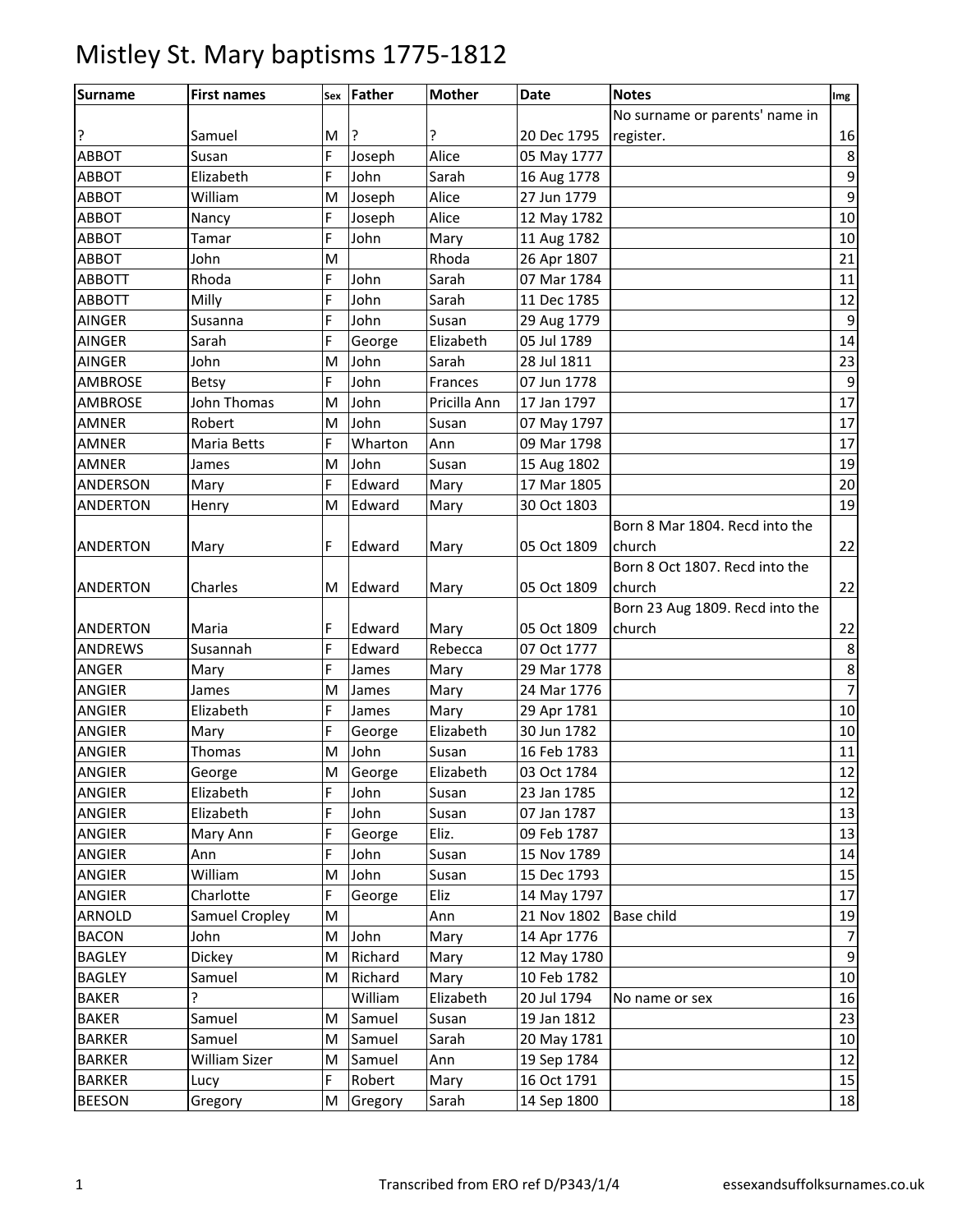| <b>Surname</b>    | <b>First names</b>     | Sex | Father  | <b>Mother</b> | <b>Date</b> | <b>Notes</b>                   | Img            |
|-------------------|------------------------|-----|---------|---------------|-------------|--------------------------------|----------------|
| <b>BELL</b>       | Samuel                 | M   | John    | Elizabeth     | 20 Dec 1778 |                                | $\overline{9}$ |
| <b>BENNET</b>     | Mary                   | F   | William | Susan         | 19 Aug 1810 |                                | 22             |
| <b>BENNET</b>     | William                | M   | William | Fanny         | 27 Oct 1811 |                                | 23             |
| <b>BENNETT</b>    | John                   | M   | Richard | Jude          | 28 Dec 1783 |                                | 11             |
| <b>BENNETT</b>    | William                | M   | Richard | Jude          | 15 Jan 1786 |                                | 12             |
| <b>BENNETT</b>    | Sarah                  | F   | Richard | Judith        | 11 May 1788 |                                | 13             |
| <b>BENNETT</b>    | Mary                   | F   | Richard | Jude          | 18 Oct 1795 |                                | 16             |
| <b>BENNETT</b>    | William                | M   | William | Susan         | 05 Mar 1809 |                                | 22             |
| <b>BEST</b>       | William                | M   | Richard | Elizabeth     | 01 Oct 1775 |                                | 7              |
| <b>BEST</b>       | Grace                  | F   | Richard | Elizabeth     | 30 Jan 1778 |                                | $\,8\,$        |
| <b>BETTS</b>      | Susanna                | F   | James   | Mary          | 17 Jul 1779 |                                | $9\,$          |
| <b>BETTS</b>      | Edward                 | M   | James   | Elizabeth     | 10 Jul 1787 | Son of James Betts jnr         | 13             |
| <b>BETTS</b>      | John                   | M   | James   | Elizabeth     | 17 Aug 1788 |                                | 13             |
| <b>BETTS</b>      | Mary                   | F   | Michael | Martha        | 18 Jul 1790 |                                | 14             |
| <b>BETTS</b>      | Martha                 | F   | Michael | Martha        | 23 Dec 1791 |                                | 15             |
| <b>BETTS</b>      | William                | M   | Michael | Martha        | 06 Jan 1793 |                                | 15             |
| <b>BETTS</b>      | Clarissa               | F   | Michael | Martha        | 21 Dec 1794 |                                | 16             |
| <b>BETTS</b>      | Louisa                 | F   | Michael | Martha        | 10 Mar 1797 |                                | 17             |
| <b>BETTS</b>      | John                   | M   | John    | Sarah         | 09 Aug 1798 |                                | 17             |
| <b>BETTS</b>      | Mary Ann               | F   | John    | Sarah         | 20 Jun 1802 |                                | 19             |
|                   |                        |     |         |               |             | Born 4 Oct 1800. Received into |                |
| <b>BETTS</b>      | Elizabeth Ann          | F   | James   | Sarah         | 19 Jul 1807 | the church                     | 21             |
|                   |                        |     |         |               |             | Born 2 Dec 1803. Received into |                |
| <b>BETTS</b>      | Caroline Eleanor       | F   | James   | Sarah         | 19 Jul 1807 | the church                     | 21             |
| <b>BIRD</b>       | Elizabeth              | F   | John    | Elizabeth     | 05 Jun 1803 |                                | 19             |
| <b>BIRD</b>       | Sarah                  | F   |         | Sarah         | 06 Apr 1806 |                                | 20             |
| <b>BISHOP</b>     | George Spink           | M   | John    | Ann           | 13 Oct 1787 |                                | 13             |
| <b>BISHOP</b>     | <b>William Cornell</b> | M   | John    | Ann           | 12 Jan 1791 |                                | 14             |
| <b>BISHOP</b>     | Ann Sophia             | F   | John    | Judith        | 22 Jan 1797 | John deceased                  | 17             |
| <b>BORE</b>       | William                | M   | William | Sarah         | 14 Sep 1806 |                                | 21             |
| <b>BOWLES</b>     | Edmund                 | M   | Edmund  | Sarah         | 09 May 1790 |                                | 14             |
| <b>BOWLES</b>     | Sally                  | F   | Edmund  | Sarah         | 16 May 1800 |                                | 18             |
| <b>BURGES</b>     | Thomas                 | M   | Thomas  | Mary          | 24 Mar 1799 |                                | 18             |
| <b>BURGESS</b>    | Benjamin               | M   | John    | Susan         | 05 Jun 1803 |                                | 19             |
| <b>BURGESS</b>    | Mary Ann               | F   | Thomas  | Mary          | 04 Dec 1803 |                                | 19             |
| CAMPBELL          | Sarah                  | F   | Walter  | Edith         | 29 Oct 1797 |                                | 17             |
| CANDLER           | Ann                    | F   | James   | Ann           | 31 Mar 1805 |                                | 20             |
| CANDLER           | Benjamin               | M   | James   | Ann           | 17 May 1807 |                                | 21             |
| CANDLER           | James                  | M   | James   | Ann           | 25 Jun 1809 |                                | 22             |
| CANDLER           | Sarah Ellen            | F   | James   | Ann           | 05 Jan 1812 |                                | 23             |
| CARRINGTON        | Sarah                  | F   | John    | Sarah         | 26 Dec 1790 |                                | 14             |
| <b>CARRINGTON</b> | John                   | M   | John    | Sarah         | 12 Feb 1792 |                                | 15             |
| CARRINGTON        | William                | M   | John    | Sarah         | 21 Sep 1794 |                                | 16             |
| CARRINGTON        | Parish Fisher          | M   |         | Sarah         | 06 Mar 1796 | Base child                     | 16             |
| CARRINGTON        | Jonathan               | M   |         | Sarah         | 23 Dec 1800 | Base child                     | 18             |
| CARRINGTON        | Thomas                 | M   | Thomas  | Sarah         | 09 Aug 1807 |                                | 21             |
| CARRINGTON        | Samuel                 | M   | Thomas  | Sarah         | 10 Dec 1809 |                                | 22             |
| CARRINGTON        | Thomas                 | M   | Thomas  | Sarah         | 22 Dec 1811 |                                | 23             |
| CARTER            | Sarah                  | F   | William | Sarah         | 05 Oct 1794 |                                | 16             |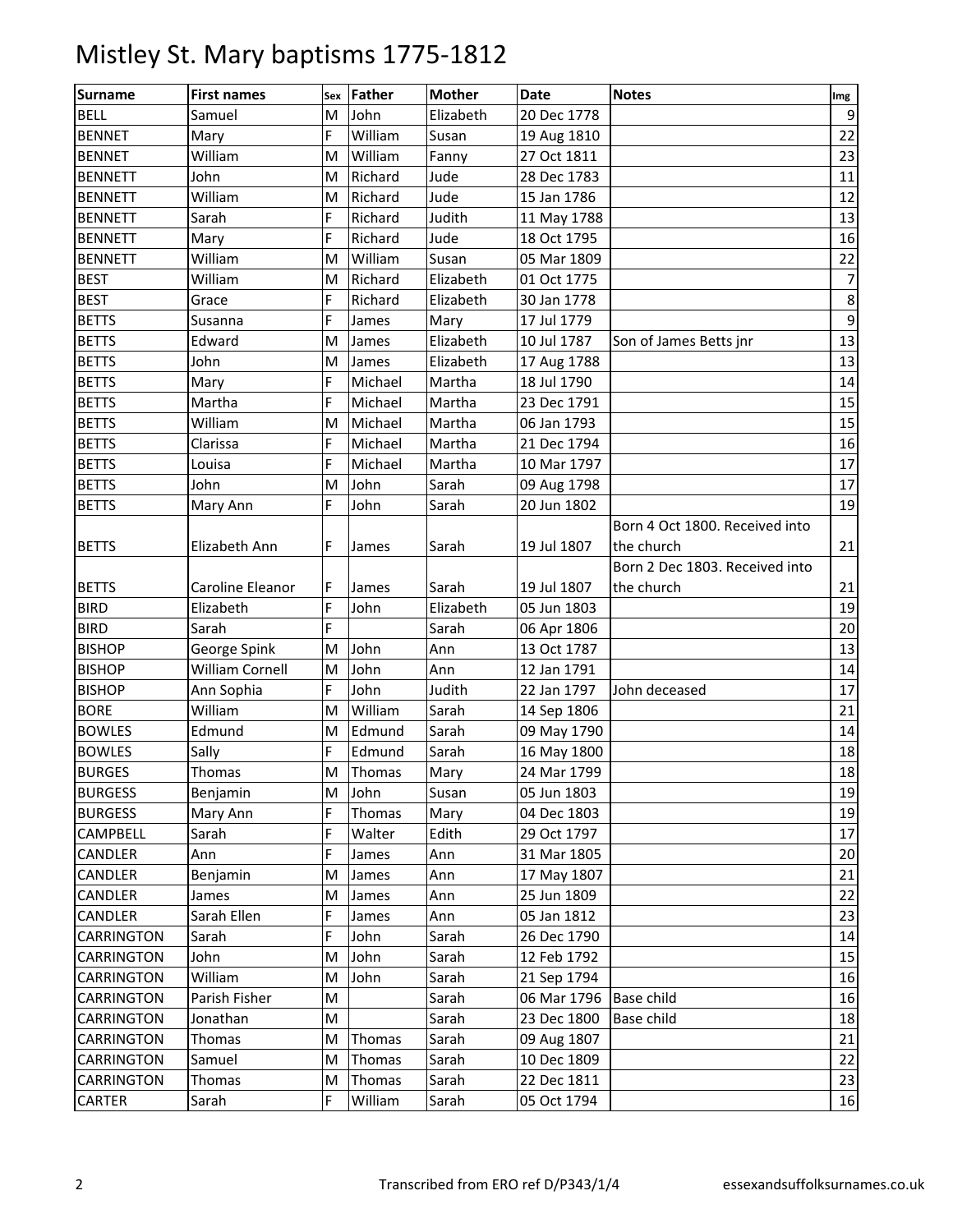| <b>Surname</b> | <b>First names</b> |   | sex Father | <b>Mother</b> | <b>Date</b> | <b>Notes</b>          | Img              |
|----------------|--------------------|---|------------|---------------|-------------|-----------------------|------------------|
| <b>CARTER</b>  | Jonathan           | M | Jonathan   | Ann           | 23 Aug 1795 |                       | 16               |
| CARTER         | Mary Ann           | F | William    | Sarah         | 05 Mar 1797 |                       | 17               |
| CARTER         | William            | M | William    | Sarah         | 28 Apr 1799 |                       | 18               |
| CARTER         | George             | M | William    | Sarah         | 19 Jun 1803 |                       | 19               |
| <b>CARTER</b>  | Marianne           | F | William    | Sarah         | 27 Jul 1806 |                       | 20               |
| <b>CARTER</b>  | James Baker        | M | William    | Sarah         | 27 Oct 1811 |                       | 23               |
| CHAPMAN        | Maria              | F | John       | Mary          | 11 Apr 1790 |                       | 14               |
| CHAPMAN        | Sophia             | F | John       | Mary          | 11 Apr 1790 |                       | 14               |
| CHAPMAN        | John               | M | John       | Mary          | 30 Jan 1792 |                       | 15               |
| CHAPMAN        | John               | M | John       | Elizabeth     | 24 Aug 1794 |                       | 16               |
| CHAPMAN        | William            | M | John       | Elizabeth     | 24 Aug 1794 |                       | 16               |
| CHAPMAN        | Charlotte          | F | John       | Mary          | 17 Sep 1797 |                       | 17               |
| CHAPMAN        | George             | M | John       | Mary          | 17 Sep 1797 |                       | 17               |
| <b>CLARK</b>   | Mary               | F | William    | Mary          | 17 Jun 1804 |                       | 20               |
| <b>CLARK</b>   | William            | M | William    | Mary          | 19 Jan 1806 |                       | 20               |
| <b>CLARK</b>   | John               | M | William    | Mary          | 24 May 1807 |                       | 21               |
| <b>CLARK</b>   | William            | M | William    | Mary          | 19 Feb 1809 |                       | 22               |
| <b>CLARK</b>   | Charlotte          | F | William    | Mary          | 12 Sep 1811 |                       | 23               |
| <b>CLARKE</b>  | John               | M | John       | Hannah        | 01 Sep 1776 |                       | 8                |
| <b>CLARKE</b>  | Joseph             | M | Joseph     | Hannah        | 23 Nov 1777 |                       | 8                |
| <b>CLARKE</b>  | William            | M | John       | Hannah        | 02 Jan 1780 |                       | $\boldsymbol{9}$ |
| <b>CLARKE</b>  | Ruth               | F | John       | Hannah        | 25 Mar 1781 |                       | 10               |
| <b>CLARKE</b>  | William Tollody    | M | William    | Sarah         | 13 Jun 1784 |                       | $11\,$           |
| <b>CLARKE</b>  | Sarah Tollody      | F | William    | Sarah         | 02 Apr 1786 |                       | 12               |
| <b>CLARKE</b>  | Charlotte          | F | William    | Sarah         | 18 Nov 1787 |                       | 13               |
| <b>CLARKE</b>  | John               | M | William    | Sarah         | 02 Oct 1789 |                       | 14               |
| <b>COLE</b>    | Sarah              | F | Ambrose    | Martha        | 19 Jul 1778 |                       | 9                |
| COLLINS        | Mary Ann           | F | John       | Margt         | 04 Mar 1804 | A private 18 Dragoons | 20               |
| COOK           | George             | M | John       | Sophia        | 19 Jun 1808 |                       | 22               |
| COOKE          | Mary               | F | Thomas     | Mary          | 04 Jun 1780 |                       | 9                |
| COOKE          | <b>Bold</b>        | M | Thomas     | Mary          | 29 Nov 1781 |                       | 10               |
| COOKE          | Thomas             | M | Thomas     | Mary          | 25 Jan 1784 |                       | $11\,$           |
| COOKE          | Ellen              | F | Thomas     | Mary          | 09 Jun 1785 |                       | 12               |
| <b>COOPER</b>  | Lucy               | F | James      | Mary          | 23 Sep 1800 |                       | 18               |
| <b>COOPER</b>  | Lucy               | F | James      | Mary          | 09 May 1802 |                       | 19               |
| <b>COOPER</b>  | Susannah           | F | James      | Mary          | 06 Sep 1803 |                       | 19               |
| <b>COOPER</b>  | James              | M | James      | Mary          | 28 Jun 1807 |                       | 21               |
| <b>COOPER</b>  | Sarah              | F | James      | Mary          | 16 Mar 1810 |                       | 22               |
| <b>COWPER</b>  | Mary               | F | James      | Mary          | 07 Jan 1798 |                       | 17               |
| <b>COWPER</b>  | John               | M | John       |               | 11 May 1802 |                       | 19               |
| CRANE          | Sarah              | F | Robert     | Charlotte     | 01 Mar 1812 |                       | 23               |
| <b>CROOKS</b>  | Eliza              | F | John       | Sarah         | 10 Aug 1802 |                       | 19               |
| <b>CROOKS</b>  | Sarah              | F | John       | Sarah         | 13 Nov 1803 |                       | 19               |
| <b>CROOKS</b>  | Maria              | F | John       | Sarah         | 25 Mar 1810 |                       | 22               |
| <b>DALDY</b>   | Mary               | F | Joseph     | Mary          | 01 Mar 1793 |                       | 15               |
| <b>DALDY</b>   | Joseph             | M | Joseph     | Mary          | 28 Dec 1794 |                       | 16               |
| DALDY          | Sarah              | F | Joseph     | Mary          | 01 Mar 1797 |                       | 17               |
| <b>DALDY</b>   | Elizabeth          | F | Joseph     | Mary          | 09 Aug 1798 |                       | $17\,$           |
| <b>DALDY</b>   | William            | M | Joseph     | Mary          | 27 Dec 1799 |                       | 18               |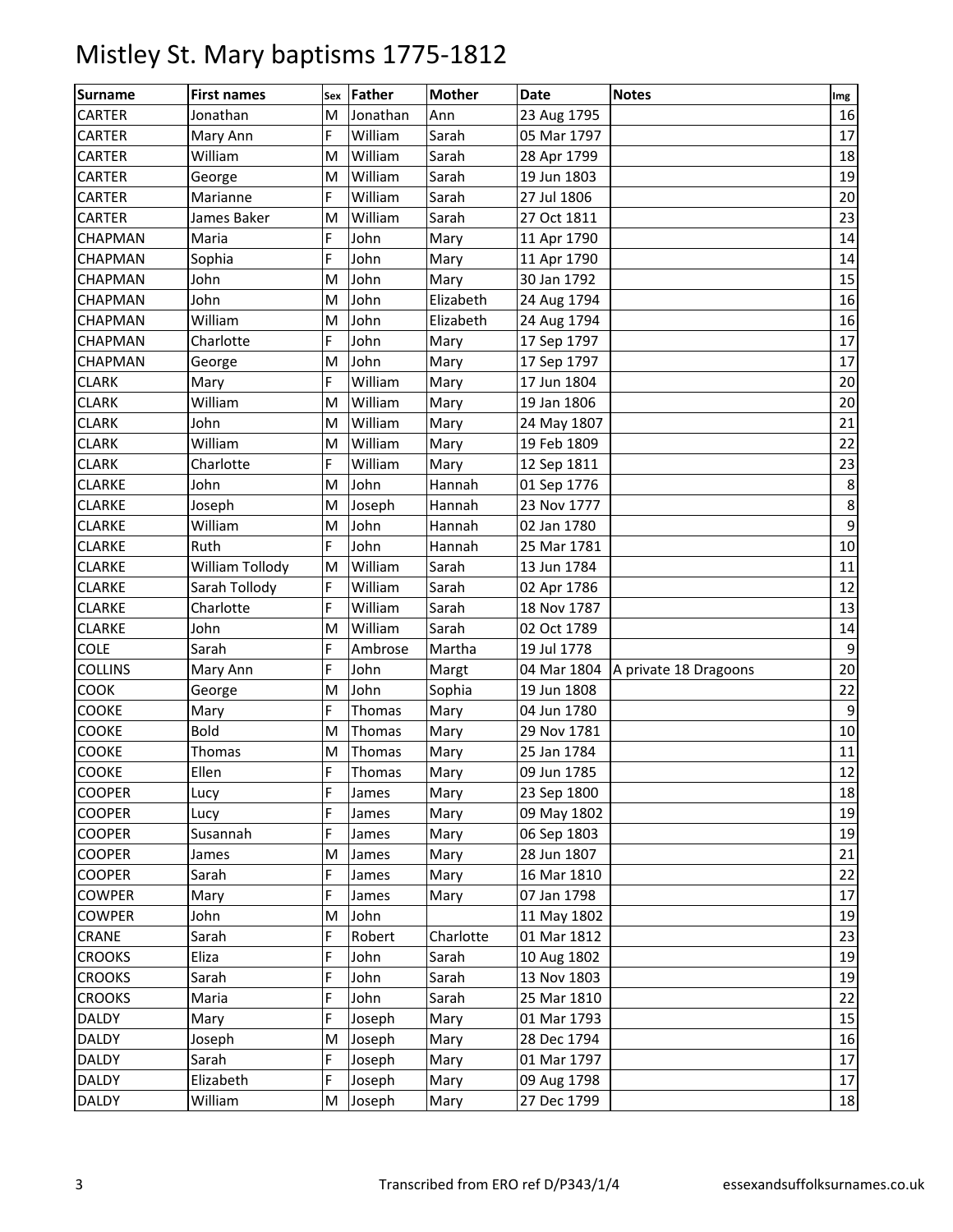| <b>Surname</b>    | <b>First names</b>     |   | Sex Father  | <b>Mother</b> | Date        | <b>Notes</b>        | Img             |
|-------------------|------------------------|---|-------------|---------------|-------------|---------------------|-----------------|
| <b>DALDY</b>      | Thomas                 | M | Joseph      | Mary          | 10 Aug 1802 |                     | 19              |
| <b>DALDY</b>      | Martha                 | F | Joseph      | Mary          | 05 May 1804 |                     | 20              |
| <b>DALDY</b>      | <b>Fanny Scrivener</b> | F | Joseph      | Mary          | 03 Jun 1811 |                     | 23              |
| DAY               | William                | M | William     | Mary          | 17 May 1778 |                     | 8               |
| <b>DAY</b>        | James King             | M | William     | Mary          | 26 May 1779 |                     | 9               |
| <b>DAY</b>        | Benjamin               | M | Benjamin    | Ann           | 25 May 1781 |                     | 10              |
| <b>DAY</b>        | John                   | M | William     | Mary          | 17 Jan 1782 |                     | 10              |
| <b>DAY</b>        | Ann                    | F | Benjamin    | Ann           | 14 Apr 1783 |                     | 11              |
| DAY               | George                 | M | William     | Mary          | 04 Jan 1784 |                     | 11              |
| <b>DAY</b>        | William                | M | Benjamin    | Ann           | 03 Jun 1785 |                     | 12              |
| <b>DAY</b>        | Jacob                  | M | William     | Mary          | 01 Nov 1785 |                     | 12              |
| <b>DAY</b>        | William                | M | Benjamin    | Ann           | 27 May 1787 |                     | 13              |
| <b>DAY</b>        | Joseph                 | M | William     | Mary          | 19 Sep 1788 |                     | 13              |
| DAY               | George                 | M | Benjn       | Ann           | 02 Aug 1789 |                     | 14              |
| <b>DAY</b>        | Mary                   | F | Benjamin    | Mary          | 28 Nov 1791 |                     | 15              |
| <b>DAY</b>        | Mary                   | F | William     | Mary          | 22 Apr 1792 |                     | 15              |
| <b>DAY</b>        | Eleanor                | F | Benjamin    | Ann           | 29 Jun 1794 |                     | 16              |
| <b>DAY</b>        | David                  | M | William     | Mary          | 05 Oct 1794 |                     | 16              |
| <b>DAY</b>        | Harriot                | F | William     | Mary          | 05 Jun 1796 |                     | 16              |
| <b>DAY</b>        | John                   | M | Benjamin    | Ann           | 13 Sep 1797 |                     | 17              |
| <b>DAY</b>        | Sophia                 | F | James       | Ann           | 24 Apr 1803 |                     | 19              |
| <b>DAY</b>        | Ann Elizabeth          | F |             | Ann           | 02 Oct 1803 | By her late husband | 19              |
| <b>DAY</b>        | George King            | M | George      | Jane          | 28 Jan 1810 |                     | $\overline{22}$ |
| <b>DISNEY</b>     | Mary                   | F | John        | Mary          | 06 Mar 1782 |                     | 10              |
| <b>DISNEY</b>     | Stribling              | M | John        | Mary          | 18 Jan 1784 |                     | 11              |
| <b>DISNEY</b>     | John                   | M | John        | Mary          | 16 Oct 1785 |                     | 12              |
| <b>DISNEY</b>     | Sarah                  | F | John        | Mary          | 20 Jul 1788 |                     | 13              |
| <b>DISNEY</b>     | Sarah                  | F | John        | Mary          | 30 May 1790 |                     | 14              |
| <b>DISNEY</b>     | William                | M | John        | Mary          | 01 Apr 1803 |                     | 19              |
| <b>DIXON</b>      | Jane Gertrude          | F | Thomas      | Gertrude      | 08 Aug 1791 |                     | 15              |
| <b>DIXON</b>      | Thomas Warner          | M | <b>Thos</b> | Gertrude      | 12 Jan 1794 |                     | 15              |
|                   | Gordon William         |   |             |               |             |                     |                 |
| <b>DODDS</b>      | Henry                  |   | M William   | Mary          | 22 Sep 1784 |                     | 12              |
| <b>DUNNINGHAM</b> | Mary                   | F | Thomas      | Dinah         | 11 Apr 1798 |                     | 17              |
| <b>DUNNINGHAM</b> | Thomas                 | M | Thomas      | Dinah         | 30 Aug 1800 |                     | 18              |
| <b>DUNNINGHAM</b> | Maria                  | F | Thomas      | Dinah         | 27 Oct 1802 |                     | 19              |
| <b>DYER</b>       | Sarah                  | F | John        | Sarah         | 17 Aug 1777 |                     | 8               |
| <b>EASTER</b>     | Mary                   | F | Samuel      | Ann           | 03 Mar 1776 |                     | $\overline{7}$  |
| <b>EASTER</b>     | Sarah                  | F | Samuel      | Ann           | 11 Oct 1778 |                     | 9               |
| <b>EASTER</b>     | Elizabeth              | F | Samuel      | Ann           | 21 Aug 1784 |                     | 12              |
| <b>EASTER</b>     | James                  | Μ | Samuel      | Ann           | 12 Jan 1787 |                     | 13              |
| <b>EASTER</b>     | Maria                  | F | Samuel      | Ann           | 23 May 1789 |                     | 14              |
| <b>EASTER</b>     | Samuel                 | M | Saml        | Ann           | 27 Jan 1793 |                     | 15              |
| <b>EASTER</b>     | Samuel                 | M | Samuel      | Elizabeth     | 01 Jun 1794 |                     | 16              |
| <b>EASTER</b>     | William                | M | Saml        | Eliz          | 12 Sep 1802 |                     | 19              |
| <b>EASTER</b>     | Sarah                  | F | Samuel      | Elizabeth     | 26 Aug 1804 |                     | 20              |
| <b>EASTER</b>     | William                | M | Samuel      | Elizabeth     | 01 Mar 1807 |                     | 21              |
| <b>EASTER</b>     | Enoch                  | M | Samuel      | Elizabeth     | 14 May 1809 |                     | 22              |
| <b>EASTER</b>     | Maria                  | F | Samuel      | Elizabeth     | 14 Apr 1811 |                     | 23              |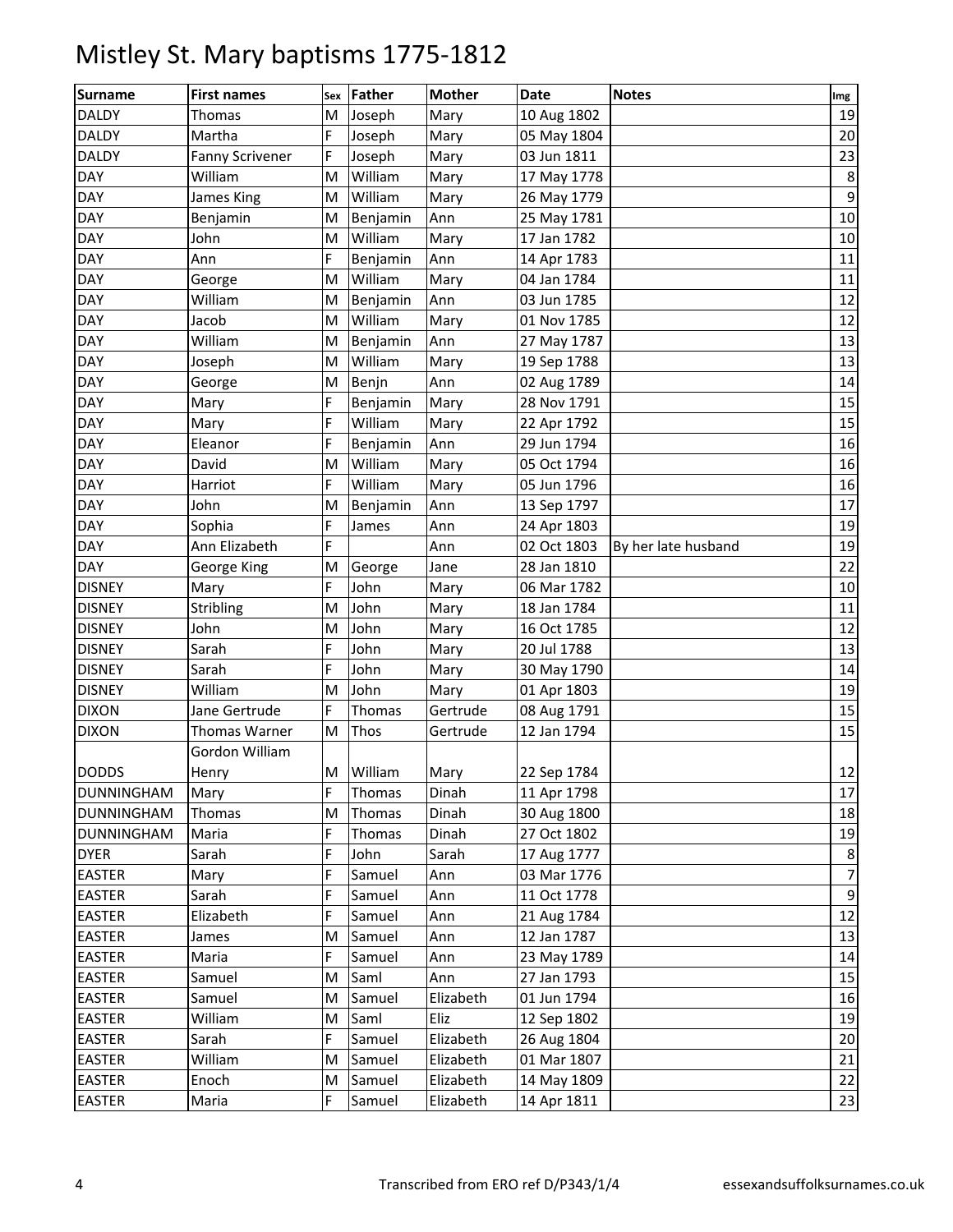| <b>Surname</b>  | <b>First names</b>      | Sex | Father  | <b>Mother</b> | <b>Date</b> | <b>Notes</b>                    | Img   |
|-----------------|-------------------------|-----|---------|---------------|-------------|---------------------------------|-------|
| <b>EASTER</b>   | Enoch                   | M   | Samuel  | Elizabeth     | 27 Sep 1812 |                                 | 23    |
| <b>ELLESDON</b> | Samuel                  | M   | John    | Mary          | 01 Oct 1776 |                                 | 8     |
| <b>ELLESTON</b> | Samuel                  | M   | Samuel  | Hannah        | 23 Nov 1777 |                                 | 8     |
| <b>ELLESTON</b> | William                 | M   | John    | Mary          | 02 Mar 1778 |                                 | 8     |
| <b>ELMER</b>    | Jane                    | F   | George  | Jane          | 10 Sep 1797 |                                 | 17    |
| <b>ELMER</b>    | George                  | M   | George  | Jane          | 03 Mar 1799 |                                 | 18    |
| <b>ELMER</b>    | John Edmund             | M   | George  | Jane          | 28 Sep 1800 |                                 | 18    |
| <b>ELMER</b>    | William                 | M   | George  | Jane          | 07 Feb 1802 |                                 | 19    |
| <b>ELMER</b>    | Henry                   | M   | George  | Jane          | 17 Jun 1804 |                                 | 20    |
|                 |                         |     |         |               |             | Born 17 Jan 1802. Recd into the |       |
| <b>ELMER</b>    | William                 | M   | George  | Jane          | 08 Jan 1808 | church                          | 21    |
|                 |                         |     |         |               |             | Born 15 Jun 1804. Recd into the |       |
| <b>ELMER</b>    | Henry                   | M   | George  | Jane          | 08 Jan 1808 | church                          | 21    |
|                 | <b>Frederic Bridges</b> |     |         |               |             |                                 |       |
| <b>ELMER</b>    | Morris                  | M   | George  | Jane          | 08 Jan 1808 | Born 29 Mar 1807                | 21    |
| <b>ELWOOD</b>   | John                    | M   | John    | Mary          | 13 Sep 1812 |                                 | 23    |
| ELY             | Sarah                   | F   | Robert  | Sarah         | 10 Aug 1775 |                                 | 7     |
| <b>ELY</b>      | Mary                    | F   | Robert  | Sarah         | 25 May 1777 |                                 | 8     |
| ELY             | John                    | M   | John    | Elizabeth     | 21 Dec 1777 |                                 | 8     |
| ELY             | William                 | M   | James   | Susan         | 03 May 1807 |                                 | 21    |
| <b>ELY</b>      | William                 | M   | James   | Susan         | 25 Dec 1808 |                                 | 22    |
| ELY             | Marianne                | F   | James   | Susannah      | 07 Jul 1811 |                                 | 23    |
| ELY             | Amy? Hearn              | M   | John    | Ann           | 12 Apr 1812 | Recd into the church            | 23    |
| <b>EMERSON</b>  | Esther                  | F   | Edward  | Elizabeth     | 18 Oct 1812 |                                 | 23    |
| <b>ETEEN</b>    | John                    | M   | Richard | Ann           | 19 Sep 1788 |                                 | 14    |
| <b>ETEEN</b>    | Catherine               | F   | Robert  | Ann           | 03 Jun 1804 | Twin                            | 20    |
| <b>ETEEN</b>    | Sarah                   | F   | Robert  | Ann           | 07 Sep 1806 |                                 | 21    |
| <b>ETEEN</b>    | Elizabeth               | F   | Robert  | Ann           | 28 May 1809 |                                 | 22    |
| <b>ETTEEN</b>   | Sarah                   | F   | Robert  | Ann           | 03 Jun 1804 | Twin                            | 20    |
| <b>FAINT</b>    | John Clarke             | M   |         | Sarah         | 15 May 1784 | Base child                      | 11    |
| <b>FAINTE</b>   | Gabriel                 | M   |         | Sarah         | 23 Jul 1786 | Base child                      | 13    |
| <b>FAYRER</b>   | Mary                    | F   | Richard | Elizabeth     | 02 Feb 1779 |                                 | $9\,$ |
| <b>FENN</b>     | Hannah                  | F   | Henry   | Hannah        | 17 Nov 1789 |                                 | 14    |
| <b>FENN</b>     | Hannah                  | F   | Henry   | Hannah        | 17 Jan 1790 |                                 | 14    |
| <b>FENN</b>     | Henry                   | M   | Henry   | Hannah        | 22 Feb 1791 |                                 | 14    |
| <b>FENN</b>     | John Warner             | M   | Henry   | Hannah        | 06 Oct 1793 |                                 | 15    |
| <b>FENN</b>     | William Warner          | M   | Henry   | Hannah        | 26 Jun 1796 |                                 | 16    |
| <b>FENN</b>     | Robert                  | M   | Robert  | Hannah        | 14 Oct 1798 |                                 | 17    |
| <b>FENN</b>     | Robert                  | M   | Robert  | Hannah        | 02 Jan 1800 |                                 | 18    |
| <b>FENN</b>     | James                   | M   | James   | Hannah        | 30 Dec 1801 |                                 | 18    |
| <b>FENN</b>     | Maria                   | F   | Henry   | Hannah        | 31 Dec 1803 | Twin                            | 19    |
| <b>FENN</b>     | Charlotte               | F   | Henry   | Hannah        | 31 Dec 1803 | Twin                            | 19    |
| <b>FENN</b>     | Maria                   | F   | Henry   | Hannah        | 10 Feb 1805 |                                 | 20    |
| <b>FENN</b>     | Marianne                | F   | Henry   | Hannah        | 08 Mar 1807 |                                 | 21    |
| <b>FENN</b>     | James                   | M   | Henry   | Hannah        | 31 Mar 1809 |                                 | 22    |
| <b>FENN</b>     | Harriot                 | F   | Henry   | Hannah        | 19 Jul 1812 |                                 | 23    |
| <b>FISHER</b>   | William                 | M   | William | Elizabeth     | 24 Aug 1785 |                                 | 12    |
| <b>FOLKARD</b>  | Susan                   | F   | James   | Susan         | 31 May 1787 |                                 | 13    |
| <b>FOLKARD</b>  | William                 | M   | James   | Susan         | 03 Dec 1789 | James deceasd                   | 14    |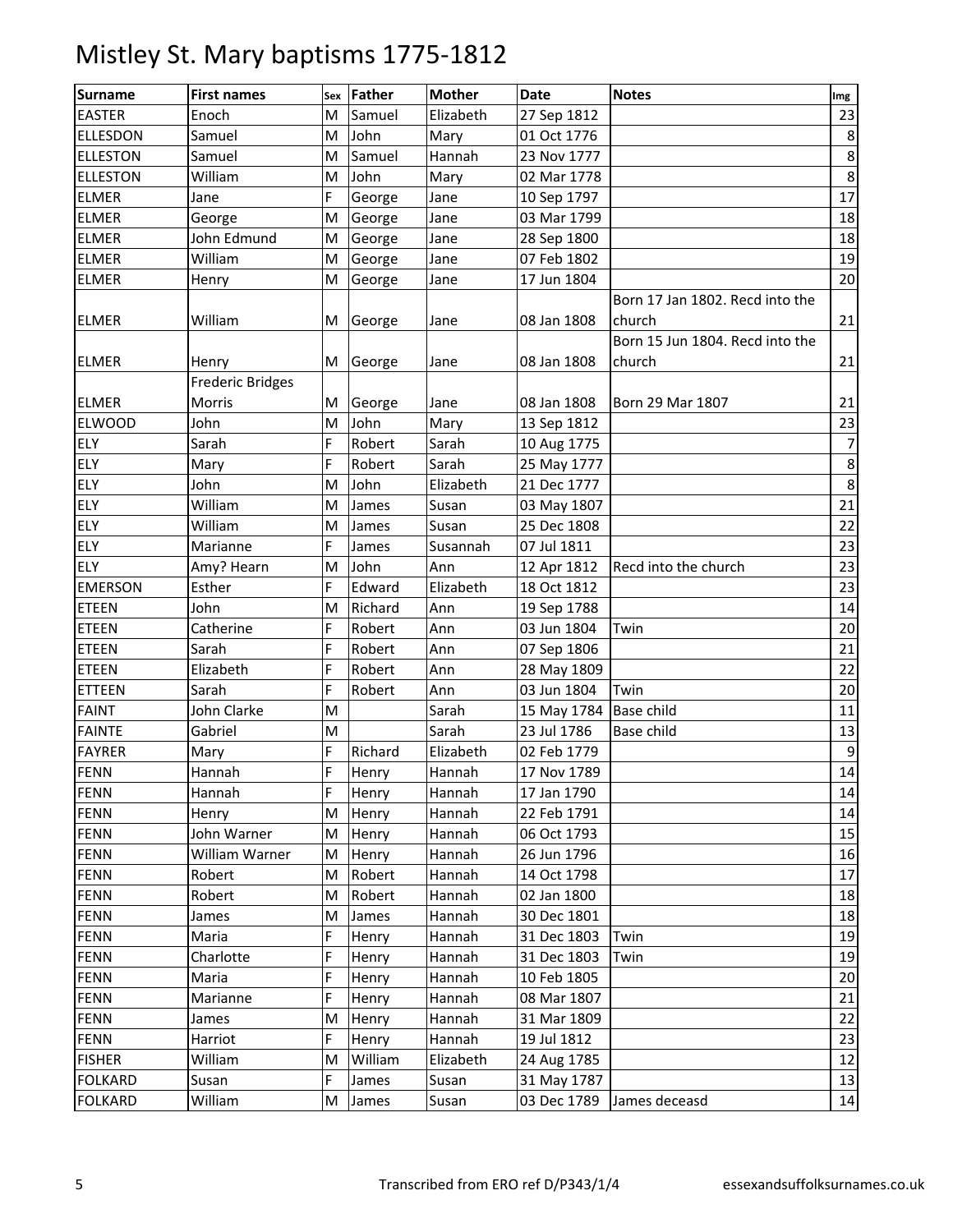| <b>Surname</b>  | <b>First names</b> | Sex | Father  | <b>Mother</b> | Date        | <b>Notes</b>                    | Img             |
|-----------------|--------------------|-----|---------|---------------|-------------|---------------------------------|-----------------|
| <b>FRANCES</b>  | David White        | M   | John    | Dorothy       | 02 Sep 1779 |                                 | $9\,$           |
| <b>FRANCIS</b>  | George             | M   | John    | Dorothy       | 09 Sep 1777 |                                 | 8               |
| <b>FRANCIS</b>  | William            | M   | Richard | Sarah         | 13 Aug 1797 |                                 | $\overline{17}$ |
| <b>FRANCIS</b>  | Sarah              | F   | Richd   | Sarah         | 07 Mar 1802 |                                 | 19              |
| <b>FRANCIS</b>  | Nancy              | F   | Richd   | Sarah         | 07 Mar 1802 |                                 | 19              |
| <b>FRANCIS</b>  | Hannah             | F   | Richard | Sarah         | 19 Jan 1804 |                                 | 20              |
| <b>FRANCIS</b>  | Marianne           | F   | William | Mary          | 06 Mar 1807 |                                 | 21              |
| <b>FRANCIS</b>  | Milly              | F   | William | Mary          | 06 Mar 1807 |                                 | 21              |
| <b>FRANCIS</b>  | Elizabeth          | F   | Richard | Sarah         | 29 Jan 1809 | Richard deceased                | 22              |
|                 |                    |     |         |               |             | Born 13 Feb 1805. Recd into the |                 |
| <b>FRANCIS</b>  | Mary               | F   | Richard | Sarah         | 16 Jul 1809 | church                          | 22              |
| <b>FRANCIS</b>  | Maria Anne         | F   | William | Mary          | 14 Oct 1810 |                                 | 22              |
| <b>FRANCIS</b>  | Elizabeth          | F   | William | Mary          | 14 Oct 1810 | Recd into the church            | 22              |
| <b>FROST</b>    | Mary               | F   | John    | Mary          | 10 Oct 1780 |                                 | 9               |
| <b>FROST</b>    | Susan              | F   | John    | Mary          | 13 Jun 1784 |                                 | 11              |
| <b>FROSTICK</b> | Marianne           | F   | James   | Elizabeth     | 26 Jul 1807 |                                 | 21              |
| <b>GAYMER</b>   | Philip             | M   | James   | Susan         | 09 Aug 1790 |                                 | 14              |
| <b>GAYMER</b>   | John               | M   | James   | Susannah      | 01 Feb 1792 |                                 | 15              |
| <b>GAYMER</b>   | Harriot            | F   | James   | Susan         | 20 Jun 1793 |                                 | 15              |
| <b>GAYMER</b>   | William            | M   | James   | Susan         | 08 May 1795 |                                 | 16              |
| <b>GAYMER</b>   | Eliza              | F   | James   | Susan         | 30 Sep 1796 |                                 | 17              |
| <b>GAYMER</b>   | Eliza              | F   | James   | Susan         | 11 Dec 1796 | Repeat with different date      | 17              |
| <b>GAYMER</b>   | Mary Ann           | F   | James   | Susan         | 08 May 1798 |                                 | 17              |
| <b>GAYMER</b>   | George             | M   | John    | Sarah         | 25 Dec 1799 |                                 | 18              |
| <b>GAYMER</b>   | George             | M   | James   | Susan         | 24 Jan 1800 |                                 | 18              |
| <b>GAYMER</b>   | Maria              | F   | James   | Susan         | 27 Apr 1801 |                                 | 18              |
| <b>GAYMER</b>   | George             | M   | James   | Susan         | 10 Aug 1802 |                                 | 19              |
| <b>GAYMER</b>   | Henry              | M   | James   | Susan         | 08 Aug 1806 |                                 | 20              |
| <b>GAYMER</b>   | Charles            | M   | James   | Susan         | 02 Nov 1808 |                                 | 22              |
|                 |                    |     |         |               |             | Born 30 Jul 1807. Recd into the |                 |
| <b>GAYMER</b>   | Richard            | M   | John    | Sarah         | 25 Jun 1809 | church                          | 22              |
| <b>GAYMER</b>   | Jessey             | F   | John    | Sarah         | 18 Feb 1810 |                                 | 22              |
| <b>GOBEY</b>    | Abraham            | M   | Isaac   | Mary          | 30 May 1802 |                                 | 19              |
| <b>GOIMER</b>   | James              | M   | James   | Susan         | 25 Dec 1788 |                                 | 14              |
| <b>GOIMER</b>   | Sarah              | F   | John    | Sarah         | 20 Jan 1802 |                                 | 19              |
| <b>GOLDING</b>  | Phoebe             | F   | James   | Lydia         | 26 Feb 1786 |                                 | 12              |
| <b>GOLDING</b>  | Charles Miller     | M   | James   | Lydia         | 21 Mar 1790 |                                 | 14              |
| <b>GOLDING</b>  | Nancy Miller       | F   | James   | Lydia         | 29 May 1791 |                                 | 14              |
| GOOD            | Sarah              | F   | Thomas  | Ann           | 22 Jun 1777 |                                 | 8               |
| GOULD           | William            | M   | William | Sarah         | 28 Jun 1785 |                                 | 12              |
| GOULD           | Sarah Firman       | F   | William | Sarah         | 16 Aug 1786 |                                 | 13              |
| GOULD           | Sarah              | F   | William | Sarah         | 16 Nov 1788 |                                 | 14              |
| GOULD           | John               | M   | William | Sarah         | 08 Feb 1790 |                                 | 14              |
| GOULD           | Mary Susannah      | F   | William | Sarah         | 11 Feb 1792 |                                 | 15              |
| GOULD           | Lydia              | F   | William | Sarah         | 18 Oct 1795 |                                 | 16              |
| <b>GREEN</b>    | James              | M   | Charles | Eliz.         | 05 Oct 1794 |                                 | 16              |
| <b>GREY</b>     | Elizabeth          | F   | Mark    | Hannah        | 13 Dec 1807 |                                 | 21              |
| GREY            | William            | M   | Mark    | Hannah        | 01 Apr 1810 |                                 | 22              |
| <b>GRICE</b>    | Mary Ann           | F   | Joseph  | Martha        | 05 Aug 1783 |                                 | $11\,$          |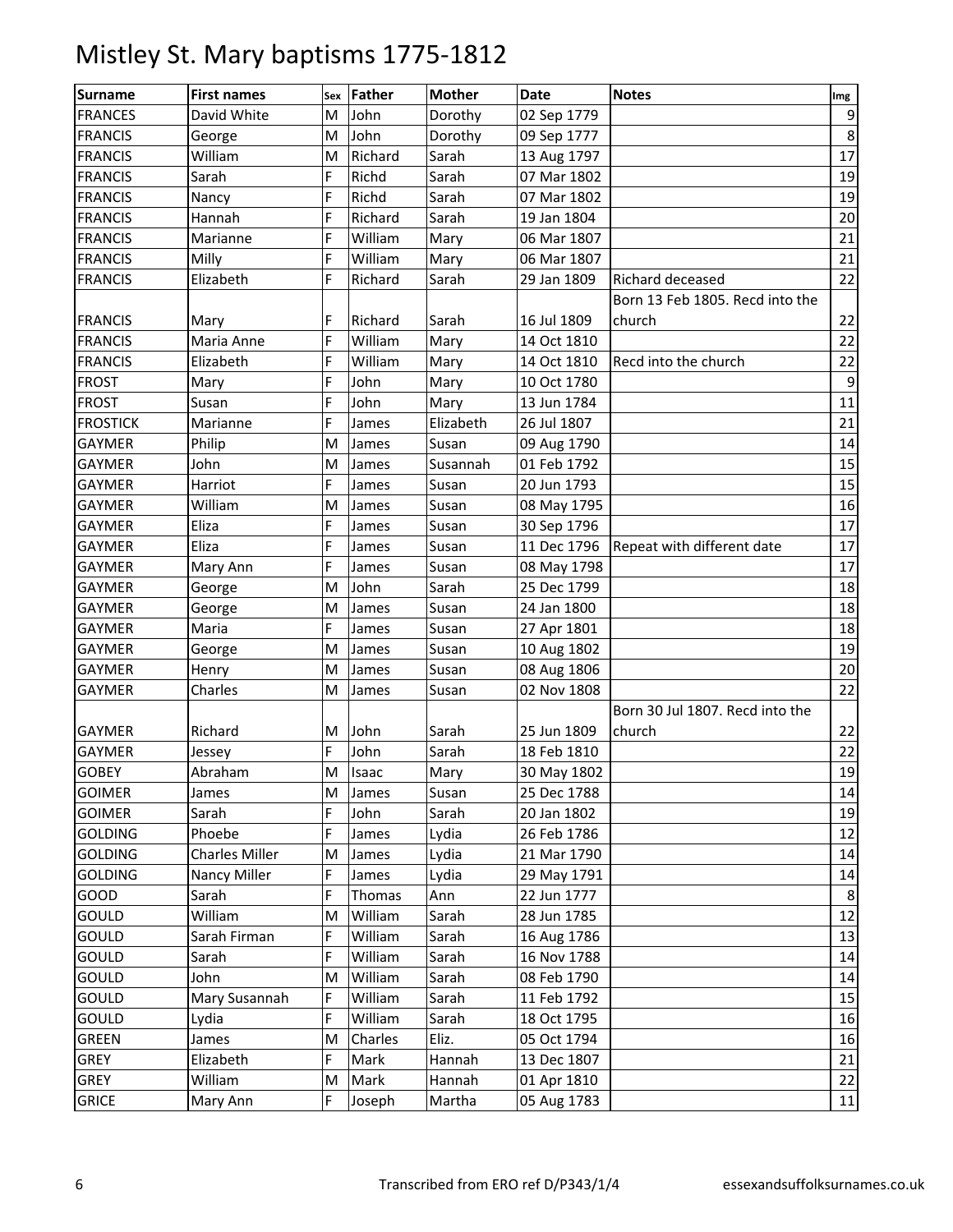| <b>Surname</b>   | <b>First names</b> |   | sex Father | <b>Mother</b> | <b>Date</b> | <b>Notes</b>                  | Img |
|------------------|--------------------|---|------------|---------------|-------------|-------------------------------|-----|
| <b>GRIGGS</b>    | Robert             | M | Robert     | Mary          | 13 Dec 1779 |                               | 9   |
| <b>GRIGGS</b>    | John               | M | John       |               | 01 Oct 1784 |                               | 12  |
| <b>GULL</b>      | Charles            | M | Thomas     | Elizabeth     | 26 Jul 1807 |                               | 21  |
| <b>GULL</b>      | Elizabeth Mary     | F | Thomas     | Elizabeth     | 01 Oct 1809 |                               | 22  |
| <b>HAMMOND</b>   | William Roper      | M | Samuel     | Sarah         | 28 Feb 1779 |                               | 9   |
| <b>HAMMOND</b>   | Samuel             | M | Samuel     | Sarah         | 22 Dec 1782 |                               | 11  |
| <b>HAMMOND</b>   | Ann                | F | John       | Mary          | 23 Feb 1783 |                               | 11  |
| <b>HAMMOND</b>   | Henry              | M | Thomas     |               | 14 Sep 1783 |                               | 11  |
| <b>HAMMOND</b>   | John               | M | Samuel     | Mary          | 23 Dec 1783 |                               | 11  |
| <b>HAMMOND</b>   | John               | M | Samuel     | Sarah         | 13 Apr 1785 |                               | 12  |
| <b>HAMMOND</b>   | John               | M | John       | Mary          | 27 Apr 1785 |                               | 12  |
| <b>HAMMOND</b>   | Harriott           | F | Thomas     | Lucy          | 29 Nov 1785 |                               | 12  |
| <b>HAMMOND</b>   | Samuel             | M | Samuel     | Sarah         | 03 Apr 1786 |                               | 12  |
| <b>HAMMOND</b>   | Jane Mary          | F | Thomas     | Lucy          | 31 May 1787 |                               | 13  |
| <b>HAMMOND</b>   | Henry              | M | Samuel     | Sarah         | 19 Aug 1787 |                               | 13  |
| <b>HAMMOND</b>   | Ç                  |   | Samuel     | Ann           | 08 Dec 1788 | Name and sex not in register. | 14  |
| <b>HAMMOND</b>   | Elizabeth          | F | John       | Mary          | 09 May 1789 |                               | 14  |
| <b>HAMMOND</b>   | Henry              | M | Samuel     |               | 16 Jan 1790 |                               | 14  |
| <b>HAMMOND</b>   | Thomas             | M | Samuel     | Sarah         | 10 Jul 1791 |                               | 14  |
| <b>HAMMOND</b>   | Elizabeth          | F | Samuel     | Sarah         | 19 Jan 1794 |                               | 15  |
| <b>HAMMOND</b>   | Ann                | F | Samuel     | Sarah         | 23 Dec 1798 |                               | 18  |
| <b>HAMMOND</b>   | Samuel             | M | Samuel     | Sarah         | 25 Apr 1801 |                               | 18  |
| <b>HAMMOND</b>   | Daniel             | M | John       | Mary          | 29 Nov 1801 | Twin                          | 18  |
| <b>HAMMOND</b>   | Susan              | F | John       | Mary          | 29 Nov 1801 |                               | 18  |
| <b>HAMMOND</b>   | Mary               | F | Samuel     | Sarah         | 11 Dec 1796 |                               | 17  |
| <b>HAY</b>       | James Palmer       | M | James      | Sarah         | 23 Mar 1800 |                               | 18  |
| <b>HEMMINGS</b>  | Betssy             | F | John       | Elizabeth     | 30 Sep 1777 |                               | 8   |
|                  | Martha Ann         |   |            |               |             |                               |     |
| <b>HERRING</b>   | Steward            | F | Benjamin   | Mary          | 16 Feb 1779 |                               | 9   |
| <b>HEWITT</b>    | Joseph             | M | Joseph     | Mary          | 15 Dec 1793 |                               | 15  |
| <b>HEWITT</b>    | Mary               | F | Jeremiah   | Mary          | 16 Dec 1804 |                               | 20  |
| <b>HILL</b>      | Susan              | F | Abraham    | Ann           | 20 May 1781 |                               | 10  |
| HILL             | Isaac              | M | Abraham    | Ann           | 04 May 1783 |                               | 11  |
| <b>HITCHCOCK</b> | Samuel             | M | Thomas     | Mary          | 28 May 1804 |                               | 20  |
| <b>HOBSON</b>    | Mary Rottenbury    | F | Richard    | Mary          | 13 Jan 1785 |                               | 12  |
| <b>HONEYBAL</b>  | James              | M | Thomas     | Elizabeth     | 01 Jun 1798 |                               | 17  |
| <b>HONEYBALL</b> | Sarah              | F | Thomas     | Eliz          | 20 Dec 1795 |                               | 16  |
| <b>HONEYBALL</b> | Elizabeth          | F | Thomas     | Sarah         | 13 Dec 1807 |                               | 21  |
| <b>HONEYBALL</b> | Thomas             | M | Thomas     | Elizabeth     | 19 Mar 1809 |                               | 22  |
| <b>HOWARD</b>    | Sarah              | F | Samuel     | Susan         | 28 Nov 1784 |                               | 12  |
| <b>HOWARD</b>    | John               | M | Samuel     | Susan         | 24 Jun 1790 |                               | 14  |
| <b>HOWARD</b>    | Nancy              | F | William    | Dorothy       | 29 Aug 1802 |                               | 19  |
| <b>HOWARD</b>    | Elizabeth          | F | William    | Dorothy       | 23 Sep 1804 |                               | 20  |
| <b>HOWARD</b>    | Jonathan           | M | Jonathan   | Elizabeth     | 28 Sep 1806 |                               | 21  |
| <b>HOWARD</b>    | Mary               | F | Samuel     | Mary          | 06 Sep 1807 |                               | 21  |
| <b>HOWARD</b>    | Marianne           | F | William    | Dorothy       | 12 Jun 1808 | Received into the church      | 21  |
| <b>HOWARD</b>    | William            | M | William    | Dorothy       | 12 Jun 1808 | Recd into the church          | 21  |
| <b>HOWARD</b>    | Susanna            | F | Samuel     | Mary          | 28 May 1809 |                               | 22  |
| <b>HOWARD</b>    | Samuel             | M | William    | Dorothy       | 25 Nov 1810 |                               | 22  |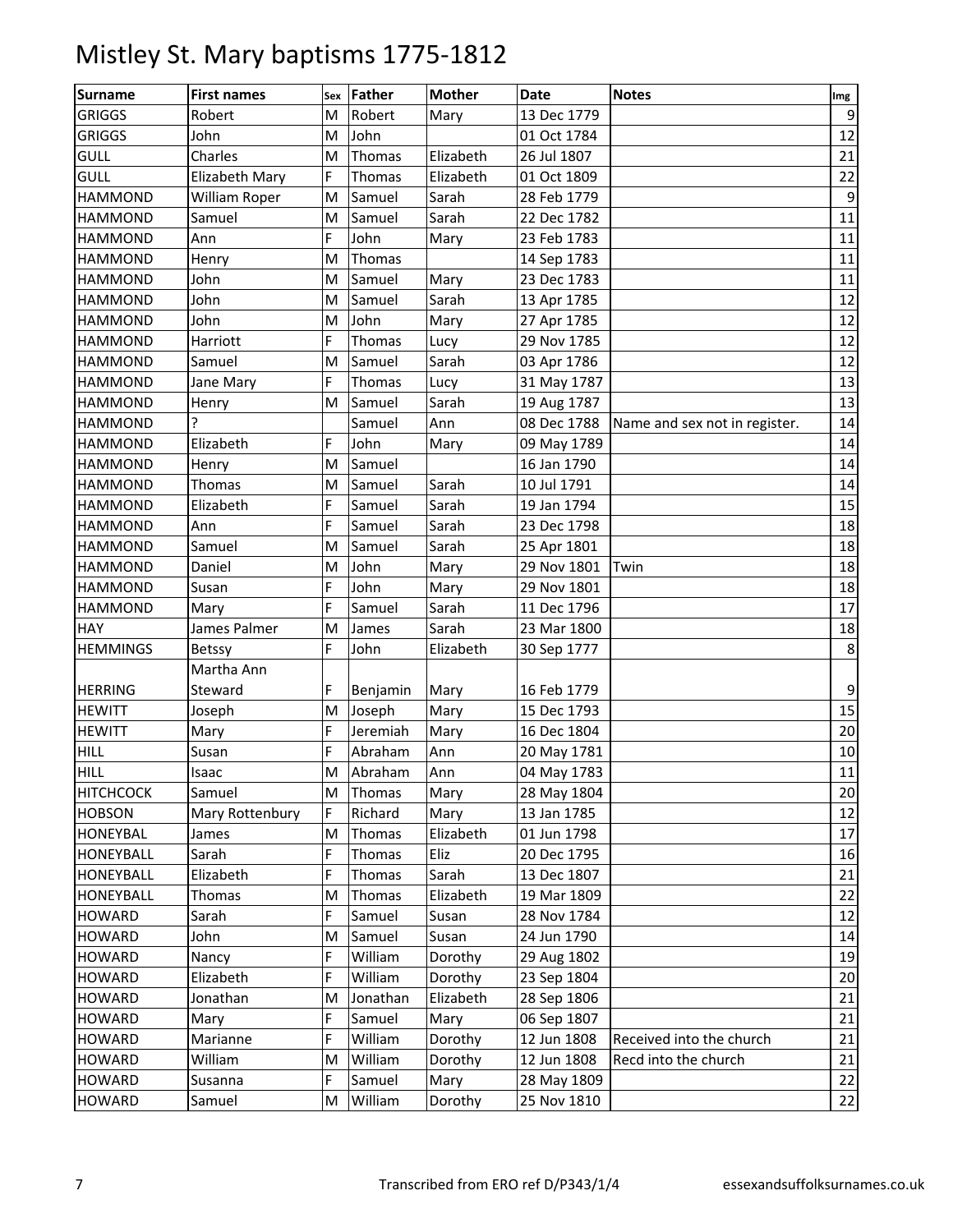| <b>Surname</b>   | <b>First names</b> | Sex | <b>Father</b> | <b>Mother</b> | <b>Date</b>           | <b>Notes</b> | Img            |
|------------------|--------------------|-----|---------------|---------------|-----------------------|--------------|----------------|
| <b>HOWARD</b>    | Hannah             | F   | Samuel        | Mary          | 20 Jan 1811           |              | 22             |
| <b>HOWARD</b>    | Anna               | F   | Samuel        | Mary          | 03 May 1812           |              | 23             |
| <b>HOWARD</b>    | Susanna            | F   | William       | Dorothy       | 12 Jul 1812           |              | 23             |
| <b>HOWLETT</b>   | Hannah             | F   | Daniel        | Mary          | 28 Dec 1800           |              | 18             |
| <b>HUMPHREY</b>  | John               | M   | John          | Hannah        | 17 Jun 1787           |              | 13             |
| <b>HUNNIBAL</b>  | William            | M   | Wm            | Elizabeth     | 12 Aug 1792           | 4 or 5 y old | 15             |
| <b>HUNNIBAL</b>  | George             | M   | Thomas        | Eliz.         | 28 Jul 1793           |              | 15             |
| <b>HUNNIBAL</b>  | Daniel             | M   | Thomas        | Eliz.         | 28 Jul 1793           |              | 15             |
| HUNNIBALL        | <b>Thomas</b>      | M   | Thomas        | Elizabeth     | 02 Jan 1787           | Honeyble     | 13             |
| <b>HUNNIBALL</b> | William            | M   | Thomas        | Elizabeth     | 15 Feb 1789           |              | 14             |
| <b>HURRING</b>   | Benjamin           | M   | Benjamin      | Mary          | 03 Feb 1782           |              | 10             |
| <b>HURRING</b>   | Martha Anne        | F   | Benjamin      | Mary          | 27 Jun 1784           |              | 12             |
| <b>HURRING</b>   | Thomas             | M   | Benjamin      | Mary          | 10 Dec 1786           |              | 13             |
| <b>HURRING</b>   | Sarah Ann          | F   | Amos          | Sarah         | 22 Jan 1804           |              | 20             |
| <b>HURRING</b>   | Elizabeth          | F   | Amos          | Sarah         | 16 Jun 1805           |              | 20             |
| <b>HURRING</b>   | Benjamin           | M   | Benjamin      | Mary          | 15 Oct 1781           |              | $\overline{9}$ |
| <b>INGRAM</b>    | William            | M   | John          | Sarah         | 21 May 1795 A soldier |              | 16             |
| <b>JACCOBS</b>   | <b>Betsey</b>      | F   | Everit        |               | 14 Oct 1780           |              | $9\,$          |
| <b>JACKAWAY</b>  | William            | M   | William       |               | 07 Sep 1785           |              | 12             |
| <b>JACOBS</b>    | Mary               | F   | Everett       |               | 29 Sep 1781           |              | 10             |
| <b>JACOBS</b>    | Hannah             | F   | William       | Elizabeth     | 29 Jul 1787           |              | 13             |
| <b>JACOBS</b>    | Isabella           | F   | John          | Elizabeth     | 07 Aug 1791           |              | 15             |
| <b>JACOBS</b>    | William            | M   | William       | Elizabeth     | 06 Aug 1797           |              | 17             |
| <b>JACOBS</b>    | John Wilkinson     | M   | Willm         | Elizabeth     | 12 Sep 1802           |              | 19             |
| <b>JAMES</b>     | John               | M   | Charles       | Sarah         | 27 Jan 1793           |              | 15             |
| <b>JAMES</b>     | Thomas             | M   | Charles       | Sarah         | 09 Aug 1795           |              | 16             |
| JAMES            | Sarah              | F   | Charles       | Sarah         | 20 Oct 1799           |              | 18             |
| <b>JAMES</b>     | Samuel             | M   | Charles       | Sarah         | 19 Dec 1802           |              | 19             |
| <b>JENNINGS</b>  | Lydia              | F   | Oliver        | Mary          | 15 Feb 1778           |              | 8              |
| <b>JENNINGS</b>  | Isaac              | M   | Otterway      | Mary          | 11 Jun 1780           |              | 9              |
| <b>JENNINGS</b>  | Samuel             | M   | Ottaway       | Mary          | 22 Oct 1782           |              | 10             |
| <b>JENNINGS</b>  | Jonathan           | M   | Ottaway       | Mary          | 03 Apr 1786           |              | 12             |
| <b>JOSELYN</b>   | James              | M   | Robert        | Patty         | 08 Mar 1812           |              | 23             |
| JOSSELYN         | Marianne           | F   | Robert        | Martha        | 27 May 1810           |              | 22             |
| <b>JOSSLYN</b>   | Robert             | M   | Robert        | Martha        | 27 Nov 1808           |              | 22             |
| <b>JOWERS</b>    | Mary Roden         | F   | Francis       | Phebe         | 30 Sep 1810           |              | 22             |
| KENINGALE        | John Garwood       | M   | Willm         | Lucy          | 19 Nov 1794           |              | 16             |
| KENINGALE        | Mary               | F   | William       | Lucy          | 26 Sep 1798           |              | 17             |
| <b>KERRIDGE</b>  | Robert             | M   | Robert        | Leah          | 19 Apr 1807           |              | 21             |
| <b>KERRIDGE</b>  | Ann                | F   | Robert        | Leah          | 20 Aug 1809           |              | 22             |
| <b>KERRIDGE</b>  | Robert             | M   | Robert        | Leah          | 22 Dec 1811           |              | 23             |
| KIDDLE           | James              | M   | James         | Sarah         | 31 Mar 1811           |              | 23             |
| <b>KING</b>      | Elizabeth Anne     | F   | James         | Elizabeth     | 28 Jun 1812           |              | 23             |
| <b>KINGSBURY</b> | John               | M   |               | Elizabeth     | 21 Nov 1808           | 6m           | 22             |
| KINNEGALE        | Elizabeth          | F   | Benjamin      | Mary          | 28 Jan 1778           |              | 8              |
| KINNIGALE        | Robert             | M   | Benjamin      | Mary          | 12 Mar 1782           |              | 10             |
| KINNIGALE        | William            | M   | John          | Sarah         | 12 Jan 1791           |              | 14             |
| LAMBERT          | Sarah              | F   |               | Sarah         | 28 Dec 1800           | Base child   | 18             |
| LE GENDER        | <b>Betsey</b>      | F   | Isaac         | Mary          | 15 Apr 1781           |              | 10             |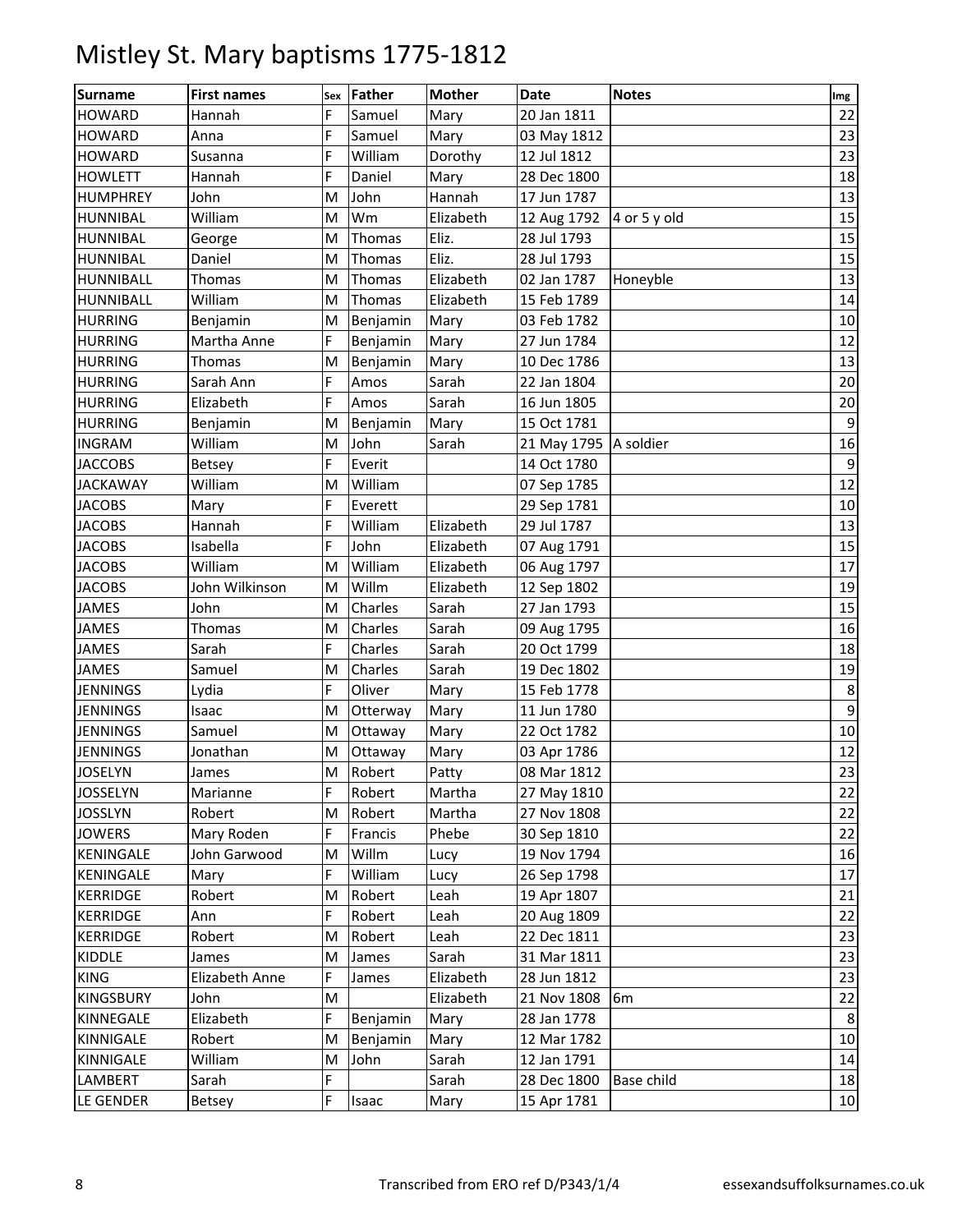| <b>Surname</b>    | <b>First names</b> | Sex | <b>Father</b> | <b>Mother</b> | <b>Date</b> | <b>Notes</b>           | Img            |
|-------------------|--------------------|-----|---------------|---------------|-------------|------------------------|----------------|
| <b>LEGENDER</b>   | Isaac              | M   | Isaac         | Mary          | 03 Feb 1777 |                        | 8              |
| <b>LEGENDER</b>   | Chapman John       | M   | Isaac         | Mary          | 08 Jan 1779 |                        | 9              |
| LEGENDER          | Mary               | F   | Isaac         | Mary          | 02 Mar 1785 |                        | 12             |
| LEGENDER          |                    |     | Isaac         | Mary          | 19 Sep 1786 | No name or sex         | 13             |
| <b>LEGENDER</b>   | Sukey              | F   | Isaac         | Mary          | 19 Aug 1787 |                        | 13             |
| <b>LEGENDER</b>   | Chapman            | M   | Isaac         | Mary          | 04 Dec 1792 |                        | 15             |
| LE'GENDER         | Mary               | F   | Isaac         | Mary          | 20 Jan 1784 |                        | 11             |
| <b>LIPTON</b>     | Marianne           | F   | Philip        | Elizabeth     | 09 Aug 1789 |                        | 14             |
| <b>LITTLEBURY</b> | Elizabeth          | F   | William       | Eleanor       | 12 Jan 1783 |                        | 11             |
| <b>LONG</b>       | Philip William     | M   | Philip        | Mary          | 14 Jan 1781 | Son of Philip Long jnr | 9              |
| LONG              | Maria              | F   | Philip        | Mary          | 23 Jun 1782 |                        | 10             |
| LONG              | William Paminter   | M   | Philip        | Mary          | 07 Dec 1783 |                        | 11             |
| LONG              | Mary Ann           | F   | John          | Mary          | 26 Sep 1784 |                        | 12             |
| LONG              | Ann                | F   | Philip        | Mary          | 01 May 1785 |                        | 12             |
| LONG              | Jesse              | F   | Philip        | Mary          | 04 Feb 1787 |                        | 13             |
| LONG              | Maria              | F   | Philip        | Mary          | 31 Jul 1791 |                        | 15             |
| LONG              | Arabella           | F   | Philip        | Mary          | 11 Oct 1795 |                        | 16             |
| LONG              | Edwin              | M   | Philip        | Mary          | 02 Feb 1801 |                        | 18             |
| LONG              | Maria Lindsay      | F   |               | Mary Ann      | 10 Feb 1802 | Base child             | 19             |
| <b>LONG</b>       | Martha Ann         | F   | William       | Martha Ann    | 17 Nov 1807 |                        | 21             |
| LONG              | Maria              | F   | William       | Martha Ann    | 18 Apr 1809 |                        | 22             |
|                   |                    |     |               |               |             |                        |                |
| LONG              | William Parminster | M   | William       | Martha        | 22 Mar 1811 |                        | 23             |
| <b>LONG</b>       | Edward             | M   | Philip        | Mary          | 22 Mar 1811 | Recd into the church   | 23             |
| <b>LONG</b>       | Henry              | M   | Philip        | Mary          | 22 Mar 1811 | Recd into the church   | 23             |
| <b>MANNING</b>    | Sally              | F   | Benjamin      | Mary          | 28 Jan 1776 |                        | $\overline{7}$ |
| <b>MANNING</b>    | Joseph             | M   | Richard       | Mary          | 18 May 1777 |                        | 8              |
| <b>MANNING</b>    | Isaac              | M   | Benjamin      | Sarah         | 25 Jan 1784 |                        | 11             |
| <b>MANNING</b>    | Elizabeth          | F   | Richard       | Ann           | 16 Apr 1786 |                        | 13             |
| <b>MANNING</b>    | Benjamin           | M   | Benjamin      | Sarah         | 11 Apr 1790 |                        | 14             |
| <b>MANNING</b>    | William            | M   | Benjamin      | Mary          | 05 Oct 1794 |                        | 16             |
| <b>MANNING</b>    | Hannah             | F   | Richard       | Ann           | 30 Dec 1801 |                        | 18             |
| <b>MANNING</b>    | Joseph             | M   | Joseph        | Susan         | 31 Jul 1803 |                        | 19             |
| <b>MANNING</b>    | Harriot            | F   | Richard       | Ann           | 21 Oct 1804 |                        | 20             |
| <b>MARCH</b>      | George             | M   | George        | Mary          | 07 Jun 1778 |                        | 9              |
| <b>MARCH</b>      | George             | M   | George        | Mary          | 05 Nov 1781 |                        | $10\,$         |
| <b>MARCH</b>      | <b>Betsy</b>       | F   | George        | Mary          | 09 Mar 1783 |                        | 11             |
| <b>MARCH</b>      | Grace              | F   | George        | Mary          | 11 Jun 1784 |                        | 12             |
| <b>MARCH</b>      | Elizabeth          | F   | George        | Mary Eliza    | 05 Dec 1786 |                        | 13             |
| <b>MARCH</b>      | Isaac              | M   | George        | Elizabeth     | 20 Feb 1793 |                        | 15             |
| <b>MARPHEW</b>    | William            | M   | John          | Mary          | 21 Jan 1782 |                        | 10             |
| <b>MARSH</b>      | Mary               | F   | Charles       | Mary          | 04 Mar 1781 |                        | 10             |
| <b>MASON</b>      | William            | M   | William       | Sarah         | 06 Jun 1779 |                        | 9              |
| <b>MASON</b>      | Mary               | F   | William       | Mary          | 02 Jun 1782 |                        | 10             |
| <b>MASON</b>      | Mary Hicks         | F   |               | Sarah         | 17 Jun 1792 | Base child. P          | 15             |
| <b>MASON</b>      | John               | M   | John          | Ann           | 17 May 1795 |                        | 16             |
| <b>MASON</b>      | James              | M   | James         | Ann           | 22 Jul 1798 |                        | 17             |
| <b>MASON</b>      | William            | M   | John          | Ann           | 08 Nov 1801 |                        | 18             |
| <b>MASON</b>      | William            | M   | William       | Elizabeth     | 17 Jun 1804 |                        | 20             |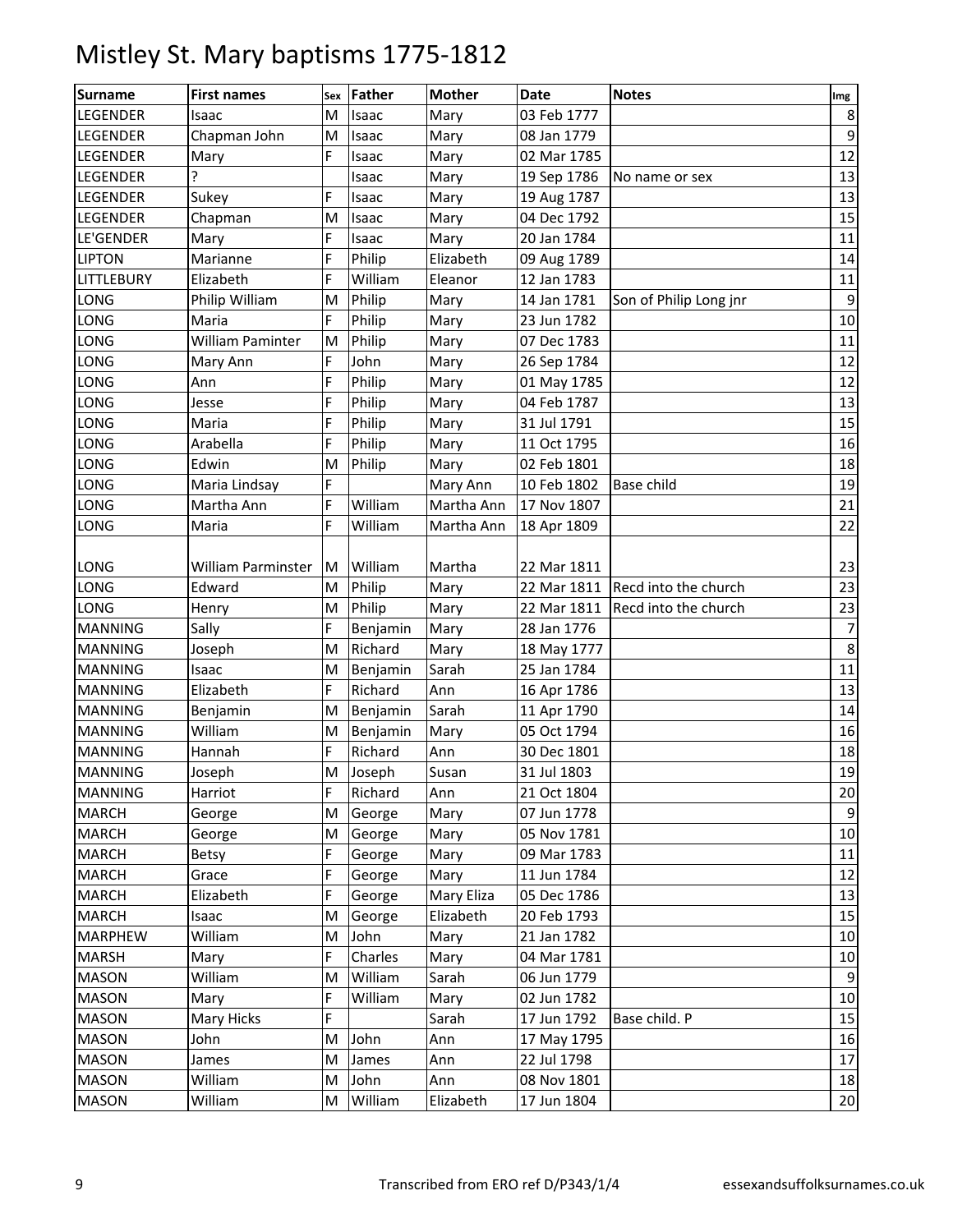| <b>Surname</b>  | <b>First names</b> |   | sex Father | <b>Mother</b> | Date                    | <b>Notes</b>                     | Img |
|-----------------|--------------------|---|------------|---------------|-------------------------|----------------------------------|-----|
| <b>MASON</b>    | Thomas             | M | John       | Ann           | 18 Nov 1804             |                                  | 20  |
| <b>MILLER</b>   | Ann                | F | John       | Ann           | 18 Oct 1812             |                                  | 23  |
| <b>MOOR</b>     | Elizabeth          | F | Samuel     |               | 17 Oct 1784             | Pauper                           | 12  |
| <b>MOOR</b>     | Elizabeth          | F | John       | Elizabeth     | 25 Dec 1804             |                                  | 20  |
| <b>MOOR</b>     | Mary Ann           | F | John       | Elizabeth     | 23 Mar 1806             |                                  | 20  |
| <b>MOOR</b>     | John Granfield     | M | John       | Elizabeth     | 13 Dec 1807             |                                  | 21  |
| <b>MOOR</b>     | Sarah              | F | John       | Elizabeth     | 15 May 1808             |                                  | 21  |
| <b>MOOR</b>     | John               | M | John       | Elizabeth     | 04 Mar 1810             |                                  | 22  |
| <b>MORE</b>     | Benjamin           | M | John       | Elizabeth     |                         | 10 May 1812 Recd into the church | 23  |
| <b>MORPHEW</b>  | Mary               | F | John       | Mary          | 18 Mar 1779             |                                  | 9   |
| <b>MORPHEW</b>  | Jane               | F | John       | Mary          | 11 Jan 1784             |                                  | 11  |
| <b>MORPHEW</b>  | Sarah              | F | John       | Mary          | 07 Apr 1786             |                                  | 13  |
| <b>MORPHEW</b>  | Charlotte          | F | John       | Mary          | 29 May 1793             | Twin                             | 15  |
| <b>MORPHEW</b>  | Daniel             | M | John       | Mary          | 29 May 1793             | Twin                             | 15  |
| <b>MORPHEW</b>  | George             | M | John       | Mary          | 29 May 1793 3 years old |                                  | 15  |
| <b>MORPHEW</b>  | Hetty              | F | John       | Mary          | 29 May 1793 1 year old  |                                  | 15  |
| <b>MORSELEY</b> | William            | M | John       | Elizabeth     | 05 May 1782             |                                  | 10  |
| <b>MOSELEY</b>  | Elizabeth          | F | John       | Sarah         | 25 Oct 1789             |                                  | 14  |
| <b>MOSELEY</b>  | John               | M | John       | Mary          | 24 May 1795             |                                  | 16  |
| <b>MOSELEY</b>  | William            | M | William    | Mary          | 13 Sep 1797             |                                  | 17  |
| <b>MOSSLEY</b>  | Elizabeth          | F | John       | Sarah         | 23 Nov 1777             |                                  | 8   |
| <b>MUNNINGS</b> | Nathaniel          | M | Nathaniel  | Mary          | 14 Aug 1803             |                                  | 19  |
| <b>NEWSON</b>   | Mary               | F | Samuel     | Mary          | 02 Jan 1803             |                                  | 19  |
| <b>NUNN</b>     | Sturgeon           | M | Joseph     | Mary          | 02 Oct 1780             |                                  | 9   |
| <b>NUNN</b>     | Henry              | M | Joseph     | Mary          | 03 Mar 1782             |                                  | 10  |
| <b>NUNN</b>     | Charlotte          | F | Joseph     | Mary          | 28 Apr 1783             |                                  | 11  |
| <b>NUNN</b>     | James Hardy        | M | William    |               | 09 Feb 1787             |                                  | 13  |
| <b>NUNN</b>     | William            | M | William    |               | 29 May 1788 New Hall    |                                  | 13  |
| <b>NUNN</b>     | William            | M | William    | Catherine     | 03 Aug 1791             |                                  | 15  |
| <b>NUNN</b>     | Henry              | M | William    | Catherine     | 29 Nov 1794             |                                  | 16  |
| <b>NUNN</b>     | Mary Ann           | F | William    | Catherine     | 19 Apr 1796             |                                  | 16  |
| <b>NUNN</b>     | Charles            | M | William    | Catherine     | 05 Dec 1797             |                                  | 17  |
| <b>NUNN</b>     | Thomas             | M | William    | Catherine     | 28 Jan 1799             |                                  | 18  |
| <b>NUNN</b>     | Robert             | M | William    | Catherine     | 30 May 1800             |                                  | 18  |
| <b>NUNN</b>     | Edward             | M | Thomas     | Sarah         | 05 May 1811             |                                  | 23  |
| <b>OSBORN</b>   | Henry              | M |            | Sarah         | 19 Feb 1809             |                                  | 22  |
| <b>PAINE</b>    | Mary               | F | John       | Mary          | 15 Feb 1789             |                                  | 14  |
| <b>PALMER</b>   | Edward             | M | John       | Abigail       | 31 Dec 1775             |                                  | 7   |
| <b>PALMER</b>   | Jonas              | M | James      | Abigail       | 28 Mar 1778             |                                  | 8   |
| <b>PALMER</b>   | Sarah              | F | James      | Abigail       | 29 Oct 1780             |                                  | 9   |
| <b>PALMER</b>   | Mary               | F | James      | Abigail       | 18 Apr 1783             |                                  | 11  |
| <b>PALMER</b>   | Lucy               | F | James      | Abigail       | 20 Feb 1788             |                                  | 13  |
| <b>PALMER</b>   | Lucy               | F | James      | Abigail       | 23 Feb 1789             |                                  | 14  |
| PALMER          | John Gifford       | M | John       | Elizabeth     | 24 Jan 1790             |                                  | 14  |
| <b>PALMER</b>   | Lydia Johanna      | F | John       | Elizabeth     | 27 Jan 1793             |                                  | 15  |
| <b>PALMER</b>   | Ann                | F | Jonathan   | Sarah         | 03 Aug 1794             |                                  | 16  |
| PALMER          | Timothy            | M |            | Abigail       | 06 Mar 1795             |                                  | 16  |
| <b>PALMER</b>   | Jonathan           | M | Jonathan   | Sarah         | 08 May 1796             |                                  | 16  |
| PALMER          | Charlotte          | F | John       | Elizabeth     | 04 Feb 1798             |                                  | 17  |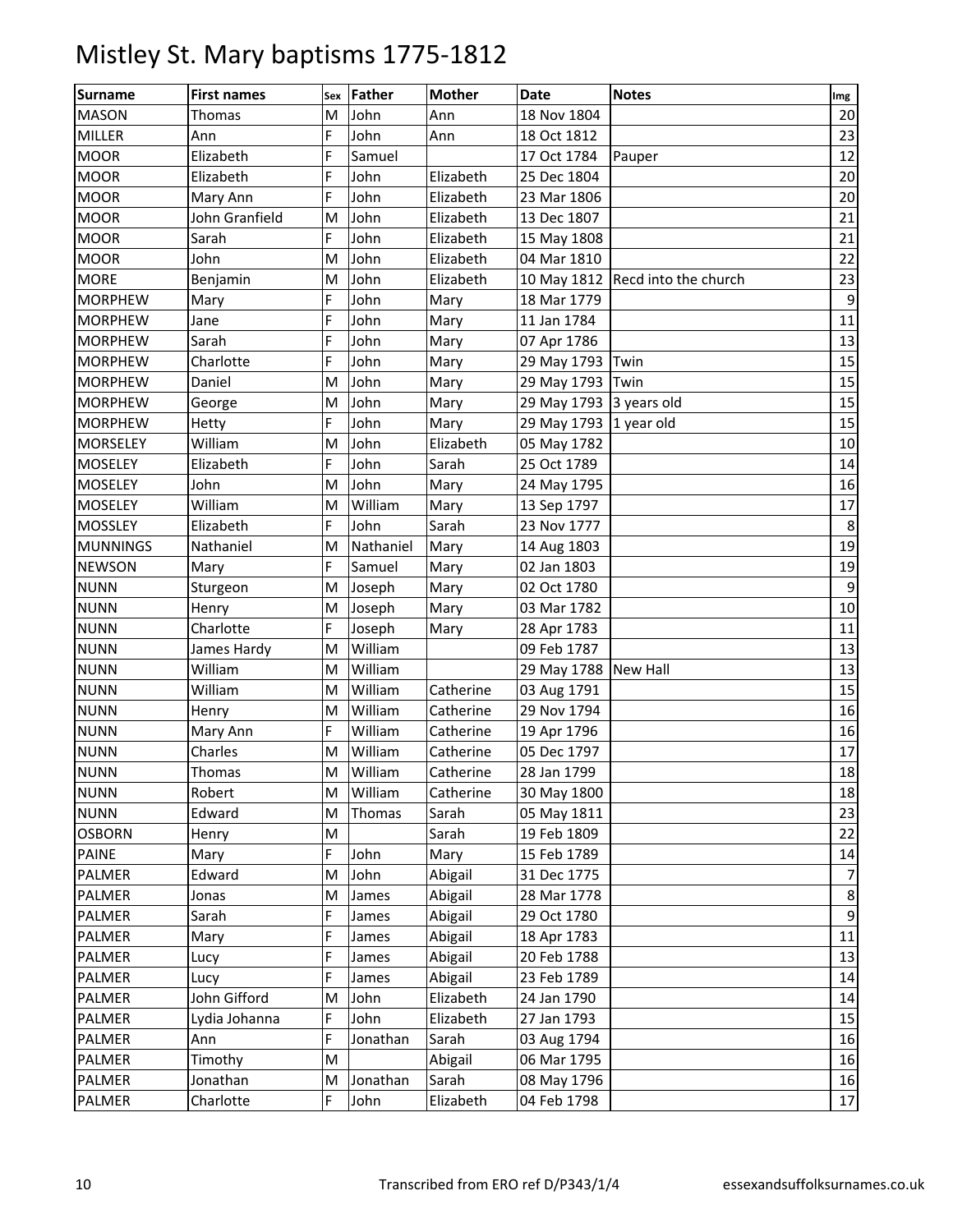| Surname         | <b>First names</b>   | Sex | Father   | <b>Mother</b> | <b>Date</b> | <b>Notes</b>                | Img              |
|-----------------|----------------------|-----|----------|---------------|-------------|-----------------------------|------------------|
| <b>PALMER</b>   | Sarah Elizabeth      | F   | Jonathan | Eliz          | 01 Jul 1798 |                             | 17               |
| <b>PALMER</b>   | Mary                 | F   | Jonathan | Sarah         | 06 Sep 1801 |                             | 18               |
| <b>PALMER</b>   | Jane                 | F   | Jonathan | Sarah         |             | 15 May 1803 Father deceased | 19               |
| <b>PANIFER</b>  | Rachel               | F   | John     | Rachel        | 05 Dec 1784 |                             | 12               |
| <b>PARKER</b>   | William              | M   | John     | Susan         | 16 Jul 1786 |                             | 13               |
| <b>PASCAL</b>   | Catherine            | F   | Robert   | Abigail       | 08 Feb 1790 |                             | 14               |
| <b>PASCALL</b>  | Robert               | M   | Robert   | Abigail       | 29 Jul 1781 |                             | 10               |
| <b>PASCALL</b>  | Robert               | M   | Robert   | Abigail       | 29 May 1782 |                             | 10               |
| <b>PASCALL</b>  | Mary                 | F   | Robert   | Abigail       | 27 Jun 1784 |                             | 12               |
| <b>PASCALL</b>  | John Hurril          | M   |          | Abigail       | 01 Nov 1796 | <b>Base child</b>           | 17               |
| <b>PASCALL</b>  | <b>Robert Thomas</b> | M   | Thomas   | Susan         | 11 Oct 1812 |                             | 23               |
| <b>PASKALL</b>  | Thomas               | M   | Robert   | Abigail       | 16 Jun 1786 |                             | 13               |
| <b>PASKALL</b>  | Susan Abigail        | F   | Thomas   | Susan         | 27 Nov 1808 |                             | 22               |
| <b>PASKALL</b>  | Thomas Robert        | M   | Thomas   | Susanna       | 29 Jul 1810 |                             | 22               |
| <b>PASKELL</b>  | Robert               | M   | Robert   | Abigail       | 17 Aug 1777 |                             | 8                |
| <b>PEGGS</b>    | George               | M   | George   | Elizabeth     | 14 Mar 1790 |                             | 14               |
| <b>PEGGS</b>    | George               | M   | George   | Eliz.         | 25 Dec 1792 |                             | 15               |
| <b>PHILIPS</b>  | Mary Ann             | F   | Joseph   | Susan         | 17 Nov 1799 |                             | 18               |
| <b>PICKESS</b>  | Jonathan Osborn      | M   | Jonathan | Mary          | 20 Oct 1793 |                             | 15               |
| <b>PISSEY</b>   | George               | M   | George   |               | 11 Jan 1785 |                             | 12               |
| <b>PRIOR</b>    | John                 | M   | John     | Susan         | 22 Aug 1779 |                             | 9                |
| <b>PRIOR</b>    | Tom                  | M   | John     | Susan         | 03 Sep 1781 |                             | 10               |
| <b>PRIOR</b>    | Elizabeth            | F   | John     | Susan         | 04 May 1783 |                             | 11               |
| <b>PRIOR</b>    | Joseph               | M   | John     | Susan         | 14 Dec 1784 |                             | 12               |
| <b>PRIOR</b>    | Ambrose              | M   | Thomas   | Susan         | 07 Oct 1792 |                             | 15               |
| <b>PRIOR</b>    | Ambrose              | M   | John     | Susan         | 29 Sep 1793 |                             | 15               |
| <b>PRIOR</b>    | Mary Ann             | F   | Thomas   | Elizabeth     | 29 May 1804 |                             | 20               |
| <b>RAIKEN</b>   | Sally                | F   | Abraham  | Frances       | 10 May 1778 |                             | 8                |
| <b>RAMBATH</b>  | Samuel               | M   |          | Ann           | 15 Jul 1792 | Base child                  | 15               |
| <b>RAYNOR</b>   | Charles              | M   | James    | Martha        | 10 Aug 1802 |                             | 19               |
| <b>RAYNOR</b>   | James                | M   | James    | Martha        | 10 Aug 1802 |                             | 19               |
| <b>RISBEE</b>   | William              | M   | William  | Susanna       | 31 Oct 1812 |                             | 23               |
| <b>RISBIE</b>   | Elizabeth            | F   | Samuel   | Mary          | 17 Mar 1779 |                             | $\boldsymbol{9}$ |
| <b>RISBIE</b>   | William              | M   | Samuel   | Mary          | 26 Mar 1781 |                             | 10               |
| <b>ROLFE</b>    | William Henry        | M   | Henry    | Mary          | 14 May 1787 |                             | 13               |
| <b>ROPER</b>    | Thomas               | M   |          | Sarah         | 28 Jul 1805 |                             | 20               |
| <b>ROSE</b>     | Fanny                | F   | Robert   | Alice         | 10 Sep 1775 |                             | $\overline{7}$   |
| <b>ROSE</b>     | John                 | M   | Robert   | Alice         | 14 Jul 1776 |                             | $\bf 8$          |
| <b>ROSE</b>     | William              | M   | Robert   | Alice         | 13 Aug 1780 |                             | $9\,$            |
| <b>ROSE</b>     | William              | M   |          | Ann           | 01 May 1784 | Base child of pauper        | 11               |
| <b>ROSE</b>     | James                | M   | Robert   | Alice         | 07 Sep 1785 |                             | 12               |
| <b>ROSE</b>     | William              | M   | Robert   | Hannah        | 15 Jul 1798 |                             | 17               |
| <b>ROSE</b>     | Marianne             | F   | William  | Fanny         | 13 Sep 1807 |                             | 21               |
| <b>RUMSEY</b>   | John                 | M   |          | Ann           | 13 Apr 1785 | Base child                  | 12               |
| <b>RUMSEY</b>   | Lucy                 | F   |          | Sarah         | 05 Jan 1794 | Base child                  | 15               |
| <b>RUMSEY</b>   | William              | M   |          | Sarah         | 05 Aug 1804 |                             | 20               |
| <b>RUSHEN</b>   | Elizabeth            | F   | Abraham  | Alice         | 08 Oct 1775 |                             | $\overline{7}$   |
| <b>SAUNDERS</b> | Jonathan             | M   | Jonathan | Elizabeth     | 24 Jan 1804 |                             | 20               |
| SAVALL          | Sarah                | F.  | Samuel   | Sarah         | 20 Feb 1782 |                             | 10               |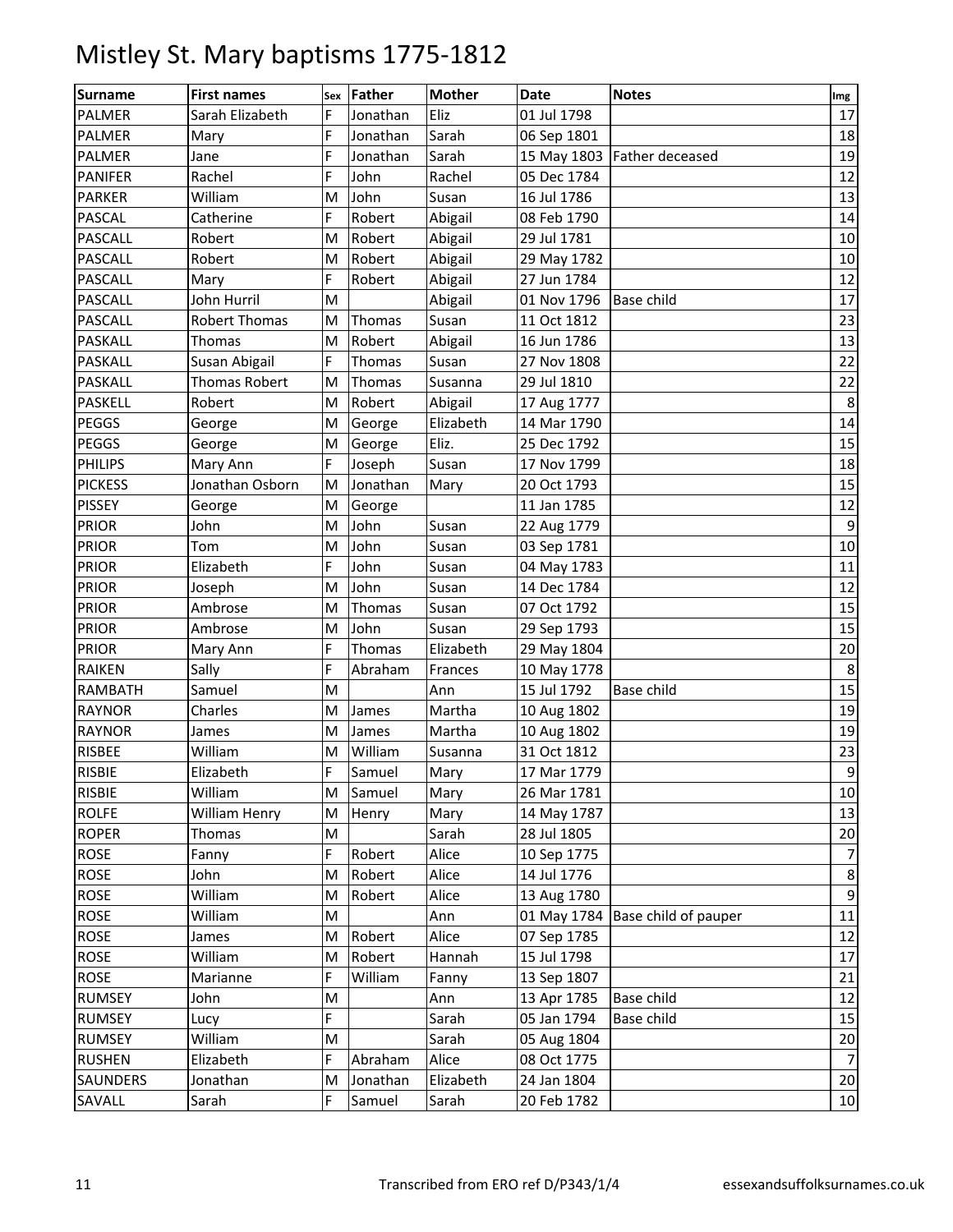| <b>Surname</b>   | <b>First names</b> |           | Sex Father | <b>Mother</b> | Date                  | <b>Notes</b> | Img            |
|------------------|--------------------|-----------|------------|---------------|-----------------------|--------------|----------------|
| SAVALL           | James              | M         | Richard    | Elizabeth     | 10 Sep 1800           |              | 18             |
| SAVALL           | Richard            | M         | Thomas     | Sarah         | 01 Dec 1805           |              | 20             |
| SAVEALL          | Jane               | F         | Thomas     | Sarah         | 21 May 1809           |              | 22             |
| SAVILL           | James              | M         | Richard    | Elizabeth     | 01 Jun 1806           |              | 20             |
| SAVILL           | Richard            | M         | Richard    | Elizabeth     | 01 Jun 1806           |              | 20             |
| <b>SCOTT</b>     | Mary               | F         | Richard    | Lydia         | 28 Dec 1783           |              | 11             |
| <b>SCOTT</b>     | Samuel             | M         | Richard    | Lydia         | 04 Jun 1786           |              | 13             |
| <b>SCOTT</b>     | Lydia              | F         | Richard    | Lydia         | 01 Mar 1789           |              | 14             |
| <b>SCOTT</b>     | Ann                | F         | Richard    | Lydia         | 28 Mar 1793           |              | 15             |
| <b>SCOTT</b>     | Elizabeth          | F         | Richard    | Lydia         | 28 Mar 1793           |              | 15             |
| <b>SCOTT</b>     | Joseph Lewis       | M         | Richard    | Lydia         | 16 Dec 1798           |              | 18             |
| <b>SCRIVENER</b> | Sarah              | F         | William    | Alice         | 29 May 1776           |              | 7              |
| <b>SCRIVENER</b> | Hannah             | F         | William    | Alice         | 24 May 1778           |              | $9\,$          |
| <b>SCRIVENER</b> | Susannah           | F         | William    | Alice         | 28 May 1780           |              | 9              |
| <b>SCRIVENER</b> | Lucy               | F         |            | Mary          | 03 Mar 1782 Base born |              | 10             |
| <b>SCRIVENER</b> | William            | M         | William    | Alice         | 05 Jan 1783           |              | 11             |
| <b>SCRIVENER</b> | Elizabeth          | F         | William    |               | 08 Feb 1783           |              | 11             |
| <b>SCRIVENER</b> | Sarah              | F         | William    |               | 07 Mar 1785           |              | 12             |
| <b>SCRIVENER</b> | Elizabeth          | F         |            | Eliz          | 03 Oct 1798           | Base child   | 17             |
| <b>SCRIVENER</b> | Sarah              | F         | William    |               | 09 Aug 1811           |              | 23             |
| <b>SEAGARS</b>   | Isaac              | M         | Isaac      | Elizabeth     | 15 Apr 1798           |              | 17             |
| <b>SEAGERS</b>   | Elizabeth          | F         | Isaac      | Elizabeth     | 12 Apr 1795           |              | 16             |
| <b>SEAGGERS</b>  | Mary Ann           | F         | Isaac      | Elizabeth     | 23 Nov 1800           |              | 18             |
| <b>SEAGGERS</b>  | Sarah              | F         | Isaac      | Elizabeth     | 05 Dec 1802           |              | 19             |
| <b>SEGGARS</b>   | Isaac              | M         | Isaac      | Elizabeth     | 13 Dec 1807           |              | 21             |
| <b>SEGGARS</b>   | John               | M         | Isaac      | Elizabeth     | 20 May 1810           |              | 22             |
| <b>SEGGERS</b>   | Eliza              | F         | Isaac      | Elizabeth     | 20 Oct 1805           |              | 20             |
| <b>SELF</b>      | Robert             | M         | Robert     | Ann           | 03 Aug 1800           |              | 18             |
| <b>SELF</b>      | Ann                | F         | Robert     | Ann           | 03 Aug 1800           |              | 18             |
| <b>SELF</b>      | Thomas             | M         | Robert     | Ann           | 19 May 1802           |              | 19             |
| <b>SELF</b>      | William            | M         | Robert     | Ann           | 08 Apr 1804           |              | 20             |
| <b>SELF</b>      | Charlotte          | F         | Robert     | Anne          | 13 Jul 1806           |              | 20             |
| <b>SELF</b>      | Susanna            | F         | Robert     | Anne          | 13 Dec 1807           |              | 21             |
| <b>SELF</b>      | Susanna            | F         | Robert     | Ann           | 26 Nov 1809           |              | 22             |
| SERJEANT         | Samuel             | M         | John       | Rachel        | 31 Aug 1806           |              | 20             |
| SERJEANT         | James              | M         | John       | Rachel        | 05 Mar 1809           |              | 22             |
| SEVALL           | Elias              | M         | Richard    | Elizabeth     | 18 Mar 1779           |              | $9\,$          |
| <b>SEXTON</b>    | Marianne           | F         | Samuel     | Mary          | 03 Feb 1811           |              | 22             |
| <b>SHERWIN</b>   | Cathereine         | F         | Andrew     | Jane          | 28 Oct 1798           |              | 18             |
| <b>SMITH</b>     | Mary               | F         | William    | Christian     | 20 Mar 1776           |              | $\overline{7}$ |
| <b>SMITH</b>     | Mary               | F         | Thomas     | Mary          | 25 Oct 1778           |              | $\overline{9}$ |
| <b>SMITH</b>     | William            | M         | William    | Esther        | 02 Sep 1781           |              | 10             |
| <b>SMITH</b>     | William            | M         |            | Mary          | 26 Feb 1796           | Base child   | 16             |
| <b>SMITH</b>     | Samuel             | M         | John       | Susan         | 04 May 1804           |              | 20             |
| <b>SMITH</b>     | William            | M         | George     | Mary          | 24 Mar 1805           |              | 20             |
| <b>SODER</b>     | Samuel             | M         | Daniel     |               | 25 Apr 1777           |              | 8              |
| <b>SODER</b>     | Edward             | ${\sf M}$ |            | Sarah         | 25 May 1781           | Base child   | 10             |
| SODER            | Elizabeth          | F         | Edward     | Elizabeth     | 18 Oct 1807           |              | 21             |
| SODER            | William            | M         | Edward     | Elizabeth     | 10 Sep 1809           |              | 22             |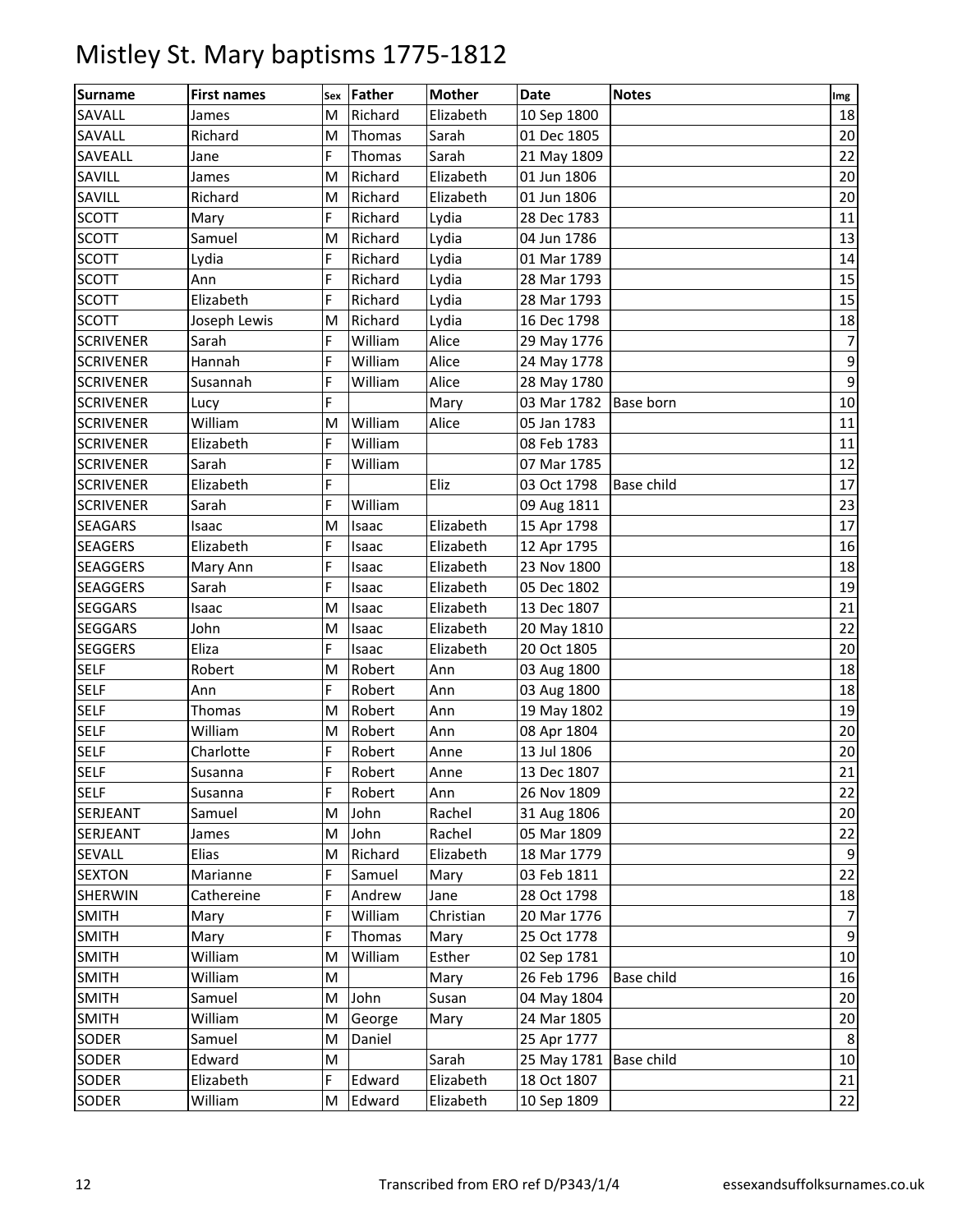| <b>Surname</b>    | <b>First names</b> |   | Sex Father | <b>Mother</b> | <b>Date</b> | <b>Notes</b>                   | Img |
|-------------------|--------------------|---|------------|---------------|-------------|--------------------------------|-----|
| <b>SODER</b>      | Anne               | F | Edward     | Elizabeth     | 12 Sep 1811 |                                | 23  |
| <b>SOUTHGATE</b>  | James              | M | Edward     | Susan         | 10 Jul 1803 |                                | 19  |
| <b>SPOONER</b>    | William            | M | John       | Rhoda         | 07 Mar 1790 |                                | 14  |
| <b>SPOONER</b>    | Eliza              | F | John       | Rhoda         | 29 Jan 1793 |                                | 15  |
| <b>SPOONER</b>    | John               | M | John       | Rhoda         | 28 Nov 1794 |                                | 16  |
| SPOONER           | George             | M | John       | Rhoda         | 13 Aug 1796 |                                | 16  |
| <b>SPOONER</b>    | Charles            | M | John       | Rhoda         | 07 Sep 1798 |                                | 17  |
| <b>SPOONER</b>    | Henry              | M | John       | Rhoda         | 19 Apr 1800 |                                | 18  |
| <b>SPOONER</b>    | Robert             | M | John       | Rhoda         | 14 Mar 1802 |                                | 19  |
| <b>SPOONER</b>    | Margaret           | F | John       | Rhoda         | 10 May 1804 |                                | 20  |
|                   |                    |   |            |               |             | Born 1 May 1799. Recd into the |     |
| <b>SPURGIN</b>    | Marianne           | F | Vincent    | Hannah        | 17 Jan 1808 | church                         | 21  |
| <b>STEGGALL</b>   | Sarah              | F | Joseph     | Elizabeth     | 20 Aug 1797 |                                | 17  |
| <b>STEGGLES</b>   | Martha             | F | John       | Mary          | 27 Jun 1779 |                                | 9   |
| <b>STEPHENS</b>   | John               | M |            | Anne          | 14 Jan 1781 | Base child                     | 9   |
| <b>STERLING</b>   | William            | M | James      | Lucy          | 02 Jun 1805 |                                | 20  |
| <b>STOCK</b>      | Henry              | M | Henry      | Maria         | 31 Jan 1808 |                                | 21  |
| <b>STOGGLES</b>   | Elizabeth          | F | John       | Mary          | 29 Sep 1781 |                                | 10  |
| <b>STRIBBLING</b> | Sukey              | F | James      | <b>Nelly</b>  | 30 Aug 1778 |                                | 9   |
| <b>STRIBLING</b>  | Thomas             | M | James      | Ellen         | 25 Feb 1776 |                                | 7   |
| <b>STRUTT</b>     | Mary Ann           | F | Robert     | Mary          | 17 Jun 1803 |                                | 19  |
| <b>STRUTT</b>     | Robert             | M | Robert     | Mary          | 20 Jan 1805 |                                | 20  |
| <b>STRUTT</b>     | Robert             | M | Robert     | Mary          | 06 Sep 1807 |                                | 21  |
| <b>TASBALD</b>    | Thomas             | M | Thomas     | Ann           | 06 Oct 1799 |                                | 18  |
| <b>TAYLOR</b>     | Martha             | F | Thomas     | Elizabeth     | 17 Aug 1777 |                                | 8   |
| <b>TAYLOR</b>     | John               | M | Thomas     | Elizabeth     | 09 Apr 1780 |                                | 9   |
| <b>TAYLOR</b>     | John               | M | Thomas     | Elizabeth     | 16 Jul 1780 |                                | 9   |
| <b>TAYLOR</b>     | Ann                | F | Thomas     | Ann           | 15 Apr 1787 |                                | 13  |
| <b>TAYLOR</b>     | Rebecka            | F | Thomas     | Ann           | 02 Apr 1789 |                                | 14  |
| <b>TAYLOR</b>     | William            | M | Thomas     | Ann           | 09 Aug 1795 |                                | 16  |
| <b>TAYLOR</b>     | Caroline Sophia    | F | Thomas     | Ann           | 07 Jan 1798 |                                | 17  |
|                   |                    |   |            |               |             | Born 5 Jul 1795. Recd into the |     |
| <b>TAYLOR</b>     | Elizabeth          | F | James      | Elizabeth     | 17 Jan 1808 | church                         | 21  |
| <b>THOMAS</b>     | Samuel             | M | Joseph     | Mary          | 21 Jan 1798 |                                | 17  |
| <b>THOMPSON</b>   | Ann                | F | Jacob      | Ann           | 12 Oct 1783 |                                | 11  |
| <b>THOMPSON</b>   | William            | M | Jacob      | Ann           | 25 May 1785 |                                | 12  |
| <b>THOMPSON</b>   | Martha             | F | James      | Ann           | 24 Jun 1788 |                                | 13  |
| <b>THOMPSON</b>   | Martha             | F | Jacob      | Ann           | 01 Nov 1789 |                                | 14  |
| <b>THOMPSON</b>   | Jacob              | M | Jacob      | Ann           | 02 May 1794 |                                | 16  |
| <b>THOMPSON</b>   | Mary Ann           | F | John       | Ann           | 11 Oct 1795 |                                | 16  |
| <b>THOMPSON</b>   | James              | M | Jacob      | Ann           | 24 Apr 1796 |                                | 16  |
| <b>THOMPSON</b>   | William            | Μ | John       | Ann           | 01 Apr 1798 |                                | 17  |
| <b>THOMPSON</b>   | James              | M | Jacob      | Ann           | 17 Mar 1799 |                                | 18  |
| <b>THOMPSON</b>   | Charlotte          | F | John       | Ann           | 20 Jul 1800 |                                | 18  |
| <b>THOMPSON</b>   | Benjamin           | M | John       | Ann           | 26 Sep 1802 |                                | 19  |
| <b>THOMPSON</b>   | Nancy              | F | James      | Sarah         | 28 May 1804 |                                | 20  |
| <b>THOMPSON</b>   | Charles            | M | James      | Sarah         | 28 May 1804 |                                | 20  |
| <b>THOMPSON</b>   | James              | M | John       | Ann           | 14 Apr 1805 |                                | 20  |
| <b>THOMPSON</b>   | Robert             | M | John       | Ann           | 26 Feb 1809 |                                | 22  |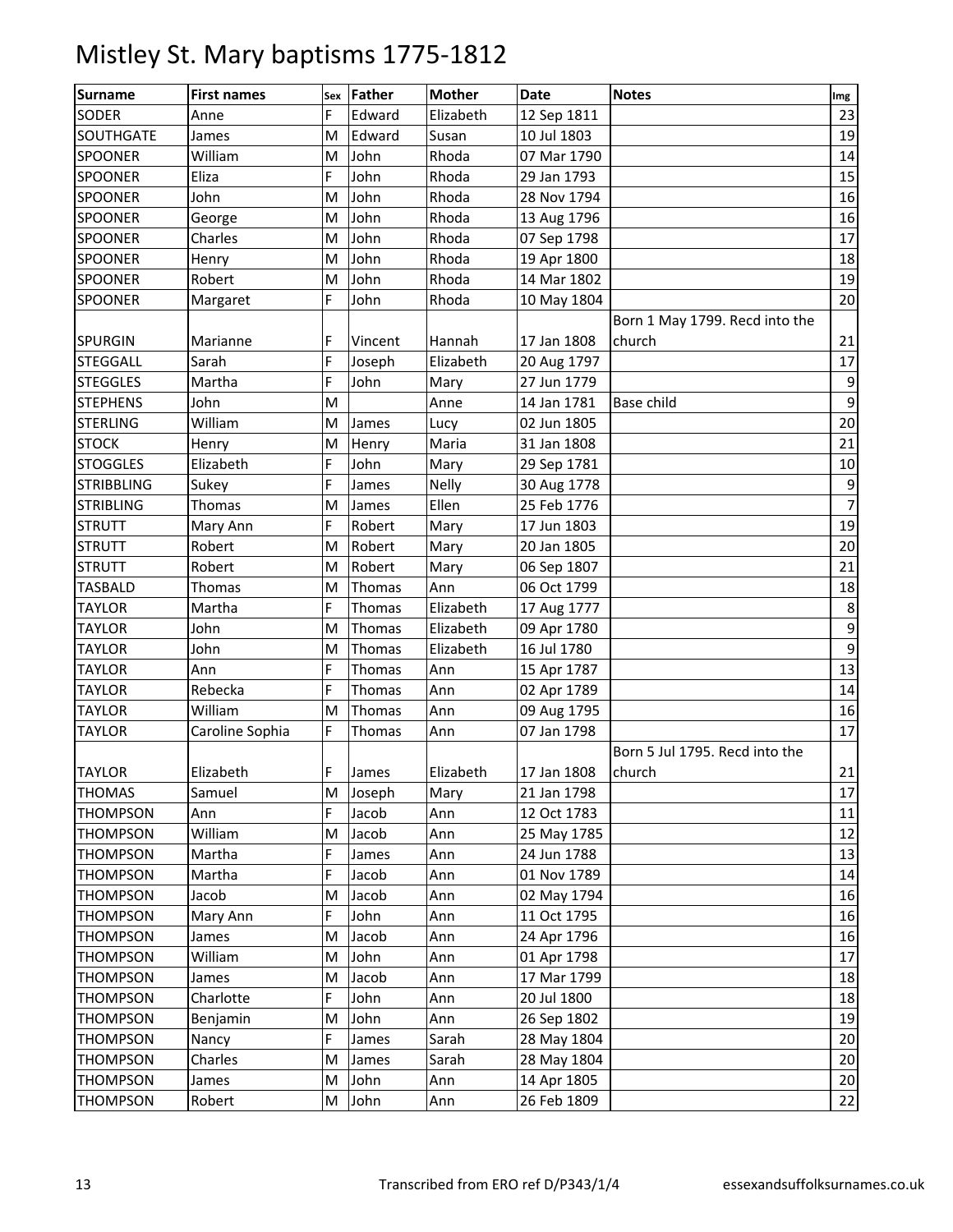| <b>Surname</b>  | <b>First names</b>     | Sex | Father  | <b>Mother</b> | <b>Date</b> | <b>Notes</b>                    | Img              |
|-----------------|------------------------|-----|---------|---------------|-------------|---------------------------------|------------------|
| <b>THOMPSON</b> | Thomas                 | M   | John    | Ann           | 18 Apr 1811 |                                 | 23               |
| <b>TOLLADAY</b> | Mary                   | F   | William | Mary          | 29 Aug 1790 |                                 | 14               |
| <b>TOLLODY</b>  | William                | M   | John    | Susan         | 03 May 1795 |                                 | 16               |
| <b>TOLLODY</b>  | Sarah                  | F   | John    | Susan         | 11 Dec 1796 |                                 | 17               |
| <b>TOLLODY</b>  | Marianne               | F   | John    | Susan         | 18 Jul 1807 |                                 | 21               |
| <b>TOTTHAM</b>  | William                | M   | John    | Alice         | 26 May 1776 |                                 | $\overline{7}$   |
| <b>TOVELL</b>   | Sophia                 | F   | Samuel  | Mary          | 20 Jun 1779 |                                 | $\boldsymbol{9}$ |
| <b>TOVELL</b>   | Isaac                  | M   | Samuel  | Mary          | 23 May 1784 |                                 | $\overline{11}$  |
| <b>TOVELL</b>   | Samuel                 | M   | Samuel  | Sarah         | 28 Dec 1800 |                                 | 18               |
|                 |                        |     |         |               |             | Born 3 Mar 1802. Received into  |                  |
| <b>TOVELL</b>   | George Randfield       | M   | Samuel  | Sarah         | 30 Jul 1807 | the church                      | 21               |
|                 |                        |     |         |               |             | Born 3 Dec 1804. Received into  |                  |
| <b>TOVELL</b>   | Sarah Ann              | F   | Samuel  | Sarah         | 30 Jul 1807 | the church                      | 21               |
|                 |                        |     |         |               |             | Born 27 Oct 1806. Recd into the |                  |
| <b>TOVELL</b>   | <b>Andrew Adams</b>    | M   | Samuel  | Sarah         | 30 Jul 1807 | church                          | 21               |
| <b>TOVELL</b>   | Rachel Randfield       | F   | Samuel  | Sarah         | 31 Mar 1809 | Twin born 20 Mar 1809           | 22               |
| <b>TOVELL</b>   | <b>Grace Randfield</b> | F   | Samuel  | Sarah         | 31 Mar 1809 | Twin born 20 Mar 1809           | 22               |
| <b>TOVELL</b>   | John                   | M   | Thomas  | Sarah         | 16 Sep 1810 |                                 | 22               |
| <b>TOVELL</b>   | <b>Robert Grey</b>     | M   | Samuel  | Sarah         | 15 Feb 1811 |                                 | 23               |
| <b>TOVILL</b>   | William                | M   | Samuel  | Mary          | 28 Apr 1782 |                                 | 10               |
| <b>TOWELL</b>   | Richard                | M   | Samuel  | Mary          | 29 Dec 1776 |                                 | $\,8\,$          |
| <b>TURNER</b>   | William                | M   | John    | Mary          | 06 Aug 1797 |                                 | 17               |
| <b>TURNER</b>   | Sarah                  | F   | John    | Ann           | 10 Nov 1799 |                                 | 18               |
| <b>TURNER</b>   | Mathia                 | F   | John    | Mary          | 28 Feb 1802 |                                 | 19               |
| <b>TURNER</b>   | Betsy                  | F   | Samuel  | Mary Ann      | 19 Oct 1806 |                                 | 21               |
| <b>UPTON</b>    | Mary Ann               | F   | Philip  | Elizabeth     | 11 Feb 1788 |                                 | 13               |
| <b>UPTON</b>    | Philip                 | M   | Philip  | Elizabeth     | 25 Dec 1792 |                                 | 15               |
| WALL            | Maria Sarah            | F   | John    | Mary          | 01 May 1806 |                                 | 20               |
| <b>WARD</b>     | William                | M   | John    | Sarah         | 06 Apr 1777 |                                 | 8                |
| <b>WARNER</b>   | Sarah                  | F   | George  | Rose          | 13 Aug 1776 |                                 | $\bf 8$          |
| WARNER          | Mark                   | M   | John    | Elizabeth     | 20 Apr 1777 |                                 | 8                |
| WARNER          | William                | M   | George  | Rose          | 20 May 1781 |                                 | $10\,$           |
| <b>WARNER</b>   | Ann                    | F   | John    | Elizabeth     | 07 Dec 1783 |                                 | 11               |
| WARNER          | Ann                    | F   | John    | Elizabeth     | 15 Feb 1786 |                                 | 12               |
| <b>WARNER</b>   | Mary Yell              | F   |         | Mary          | 02 Apr 1786 | <b>Base child</b>               | 12               |
| <b>WARNER</b>   | Samuel                 | M   | Samuel  | Sarah         | 14 May 1786 |                                 | 13               |
| WARNER          | Sarah                  | F   | Samuel  | Sarah         | 22 Jul 1787 |                                 | 13               |
| WARNER          | James                  | M   | Samuel  | Sarah         | 11 Jan 1789 |                                 | 14               |
| WARNER          | Sarah                  | F   | Samuel  | Sarah         | 31 Jan 1790 |                                 | 14               |
| <b>WARNER</b>   | Samuel                 | M   | John    | Mary          | 26 Jan 1794 |                                 | 15               |
| <b>WARNER</b>   | Mary                   | F   | John    | Mary          | 18 Oct 1795 |                                 | 16               |
| WARNER          | William                | M   | John    | Mary          | 15 Apr 1798 |                                 | 17               |
| WARNER          | John                   | M   | John    | Mary          | 25 May 1800 |                                 | 18               |
| WARNER          | William                | M   | William | Elizabeth     | 01 Jun 1800 |                                 | 18               |
| <b>WARNER</b>   | Mary                   | F   | John    | Mary          | 29 Jul 1804 |                                 | 20               |
| <b>WARNER</b>   | Sarah                  | F   | John    | Mary          | 29 Jul 1804 |                                 | 20               |
| WARNER          | Maria                  | F   | William | Elizabeth     | 18 Jul 1807 |                                 | 21               |
| <b>WARNER</b>   | George                 | M   | John    | Mary          | 29 May 1808 |                                 | $21\,$           |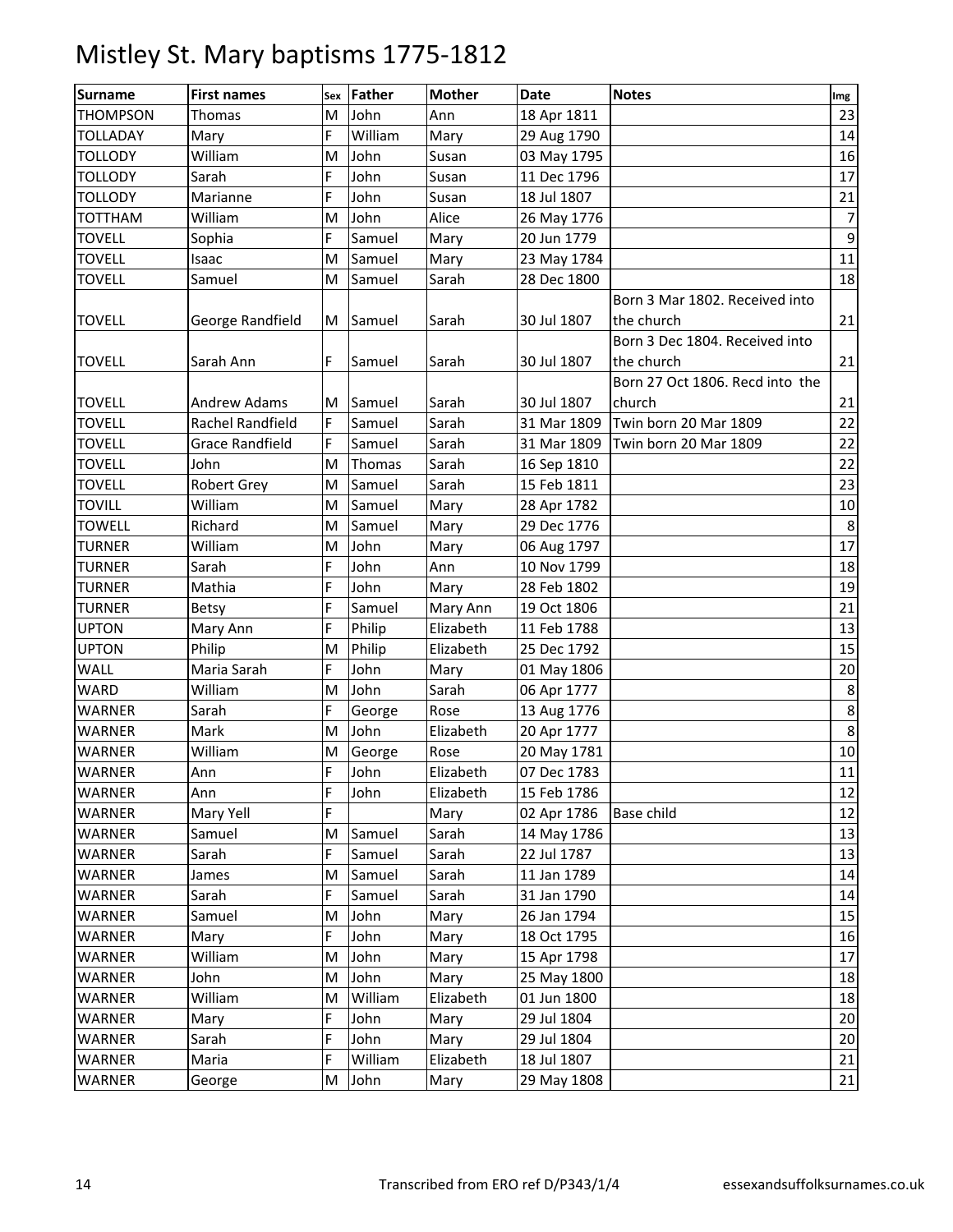| <b>Surname</b> | <b>First names</b> | Sex | Father   | <b>Mother</b> | Date        | <b>Notes</b>                    | Img             |
|----------------|--------------------|-----|----------|---------------|-------------|---------------------------------|-----------------|
|                |                    |     |          |               |             | Born 20 Feb 1808. Recd into the |                 |
| <b>WARNER</b>  | Jessey Randfield   | F   | Samuel   | Jessey        | 10 Mar 1809 | church                          | 22              |
| <b>WARNER</b>  | Hannah             | F   | William  | Elizabeth     | 12 Nov 1809 |                                 | 22              |
|                |                    |     |          |               |             | Born 31 Oct 1809. Recd into the |                 |
| WARNER         | Margaret Addams    | F   | Samuel   | Jessey        | 09 Mar 1810 | church                          | 22              |
| <b>WARNER</b>  | Henry              | M   | John     | Mary          | 29 Apr 1810 |                                 | 22              |
| <b>WATSON</b>  | Elizabeth          | F   | Charles  | Sarah         | 10 Aug 1775 |                                 | $\overline{7}$  |
| <b>WATSON</b>  | Charles            | M   | Charles  | Sarah         | 18 Jun 1778 |                                 | $9\,$           |
| <b>WATTS</b>   | Sarah              | F   | William  | Frances       | 15 Jul 1778 |                                 | 9               |
| <b>WATTS</b>   | Mary Ann           | F   | William  |               | 04 Apr 1781 |                                 | 10              |
| <b>WATTS</b>   | Fanny              | F   | William  | Mary          | 27 Dec 1782 |                                 | 11              |
| <b>WATTS</b>   | John Pisey         | M   | William  | Mary          | 09 May 1784 |                                 | 11              |
| <b>WHITE</b>   | George Baker       | M   | George   | Elizabeth     | 02 Mar 1789 |                                 | 14              |
| <b>WHITE</b>   | Richard            | M   | George   | Eliz.         | 08 Apr 1792 |                                 | 15              |
| <b>WHITE</b>   | John               | M   | George   | Elizabeth     | 08 Aug 1794 |                                 | 16              |
| <b>WHITE</b>   | Sarah              | F   | George   | Eliz          | 04 Mar 1798 |                                 | 17              |
| <b>WHITE</b>   | Mary               | F   | George   | Eliz          | 04 Mar 1798 |                                 | 17              |
| <b>WHITE</b>   | William            | M   | George   | Eliz          | 20 Jun 1802 |                                 | 19              |
| <b>WHITE</b>   | James              | M   | George   | Eliz          | 20 Jun 1802 |                                 | 19              |
| <b>WHITE</b>   | David              | M   | George   | Elizabeth     | 27 Mar 1807 |                                 | 21              |
| <b>WHITE</b>   | Marianne           | F   | George   | Elizabeth     | 01 Apr 1808 |                                 | 21              |
| <b>WHYMARK</b> | John               | M   | William  | Mary          | 13 Aug 1775 |                                 | $\overline{7}$  |
| <b>WHYMARK</b> | Eliza              | F   | Abraham  | Mary          | 13 Apr 1801 |                                 | 18              |
| <b>WHYMARK</b> | Henry              | M   | Abraham  | Mary          | 08 Jul 1804 |                                 | 20              |
| <b>WILSON</b>  | <b>Thomas</b>      | M   | Thomas   | Abigail       | 07 Mar 1790 |                                 | 14              |
| <b>WILSON</b>  | Sarah              | F   | John     | Abigail       | 08 Apr 1792 |                                 | 15              |
| <b>WILSON</b>  | Elizabeth          | F   | Thomas   | Abigail       | 24 Jul 1796 |                                 | 16              |
| <b>WILSON</b>  | Hannah             | F   | Thomas   | Abigail       | 01 Apr 1798 |                                 | 17              |
| <b>WILSON</b>  | Thomas             | M   | Thomas   | Abigail       | 02 Mar 1800 |                                 | 18              |
| <b>WILSON</b>  | James              | M   | Thomas   | Abigail       | 23 May 1802 |                                 | 19              |
| <b>WILSON</b>  | Phebe              | F   | John     | Elizabeth     | 07 Jan 1810 |                                 | 22              |
| <b>WINNY</b>   | Joseph             | Μ   | William  | Sarah         | 25 Jun 1776 |                                 | $\bf 8$         |
| <b>WISEMAN</b> | Samuel             | M   | Saml     | Ann           | 17 Dec 1797 |                                 | 17              |
| <b>WISEMAN</b> | Thomas             | M   | Saml     | Ann           | 17 Dec 1797 |                                 | 17              |
| <b>WORTS</b>   | Robert             | M   | Freeman  | Maria         | 24 Sep 1802 |                                 | 19              |
| <b>WORTS</b>   | John Whitmore      | M   | Freeman  | Maria         | 02 Jun 1804 |                                 | 20              |
| <b>WORTS</b>   | John Whitmore      | M   | Freeman  | Maria         | 17 Sep 1806 | Born 15 May 1804                | 21              |
| <b>WORTS</b>   | Frederic           | M   | Freeman  | Maria         | 17 Sep 1806 | Born 10 Mar 1806                | 21              |
| <b>WRIGHT</b>  | Martha             | F   | Ambrose  | Martha        | 18 May 1777 |                                 | 8               |
| WRIGHT         | James Leech        | M   | Jonathan | Mary          | 21 Oct 1778 |                                 | $9\,$           |
| <b>WRIGHT</b>  | Mary               | F   | Jonathan | Mary          | 13 Aug 1780 |                                 | $9\,$           |
| <b>WRIGHT</b>  | Ambrose            | Μ   | Ambrose  | Martha        | 12 Feb 1781 |                                 | $10\,$          |
| WRIGHT         | Mary               | F   | Jonathan | Mary          | 29 Jul 1781 |                                 | 10              |
| <b>WRIGHT</b>  | Martha             | F   | Jonathan | Mary          | 16 Dec 1781 |                                 | 10              |
| WRIGHT         | Maria              | F   | Jonathan | Mary          | 22 Dec 1783 |                                 | 11              |
| <b>WRIGHT</b>  | William            | M   | John     | Betsy         | 30 Mar 1803 |                                 | 19              |
| <b>WRIGHT</b>  | William            | M   | John     | <b>Betsy</b>  | 04 May 1804 |                                 | 20              |
| WRIGHT         | William            | M   | Gabrail  | Mary          | 04 May 1804 |                                 | 20              |
| <b>WRIGHT</b>  | James              | M   | John     | Elizabeth     | 24 Feb 1805 |                                 | 20 <sub>o</sub> |